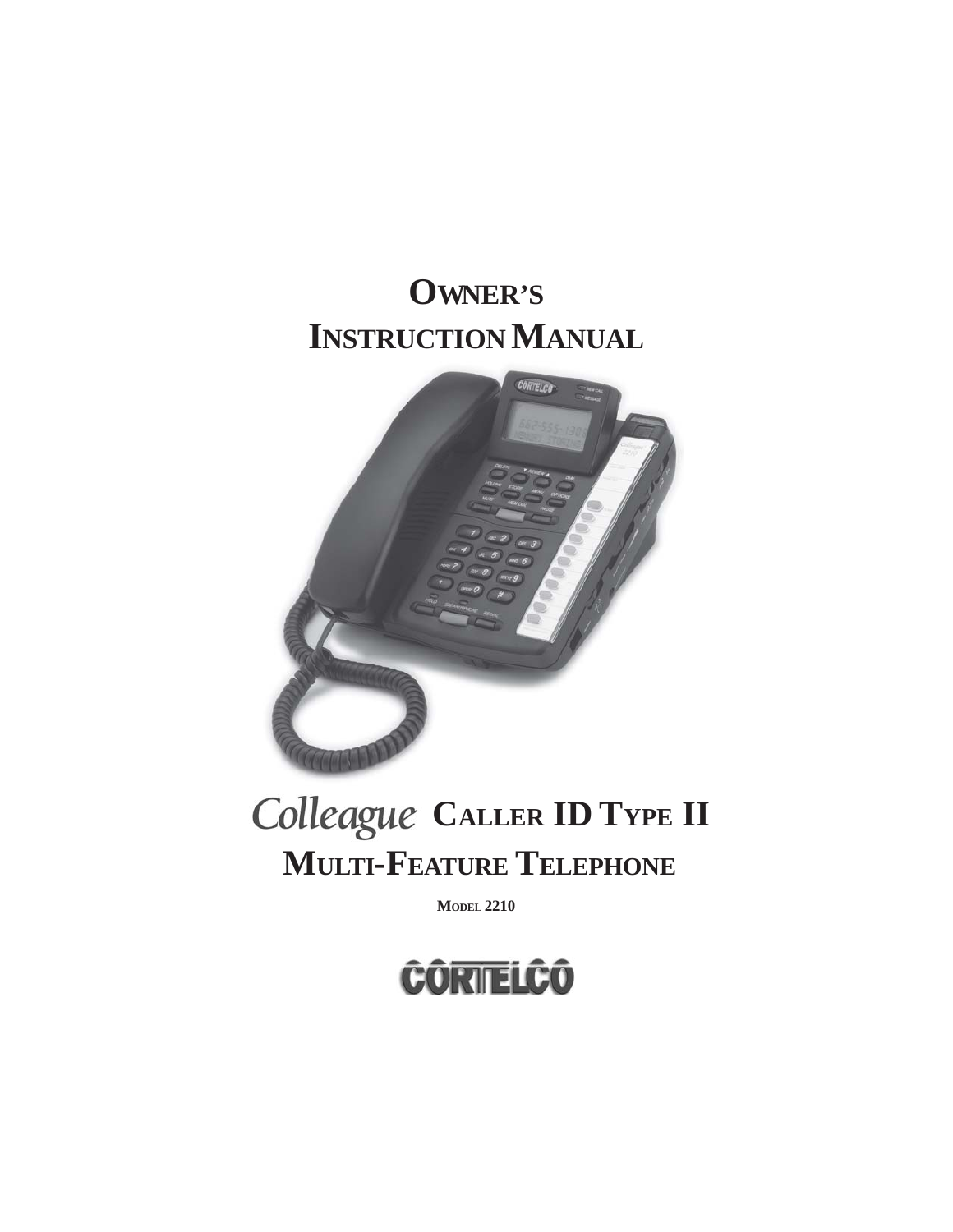# **THANK YOU FOR PURCHASING THE COLLEAGUE CALLER ID TYPE II MULTI-FEATURE TELEPHONE**

**We want you to know all about your new Colleague Telephone**, how to install it, the features it provides, and the services you can expect from its use. We have included this information in your Owner's Instruction Manual.

**PLEASE READ BEFORE INSTALLING AND USING YOUR NEW TELEPHONE EQUIPMENT.**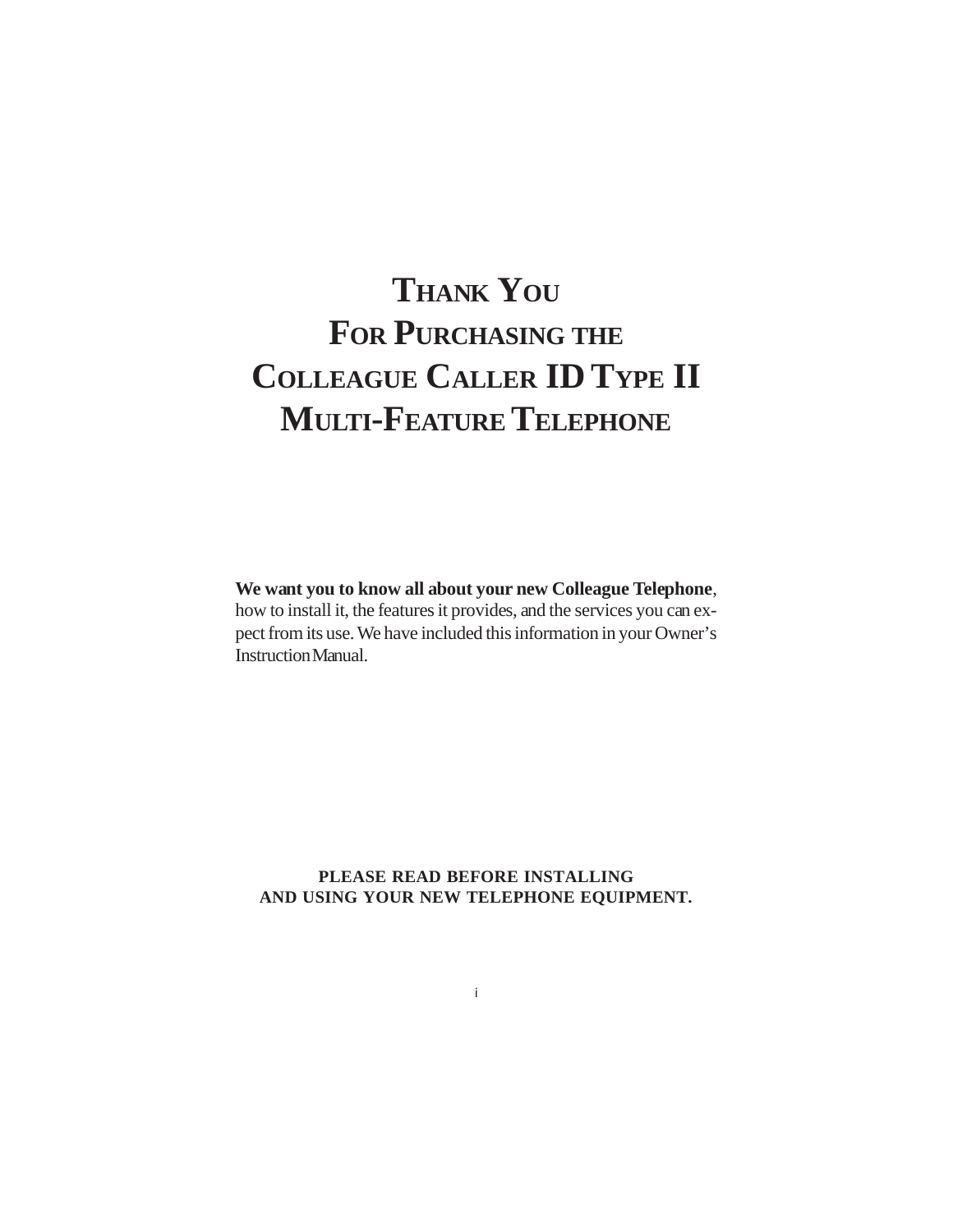## TABLE OF CONTENTS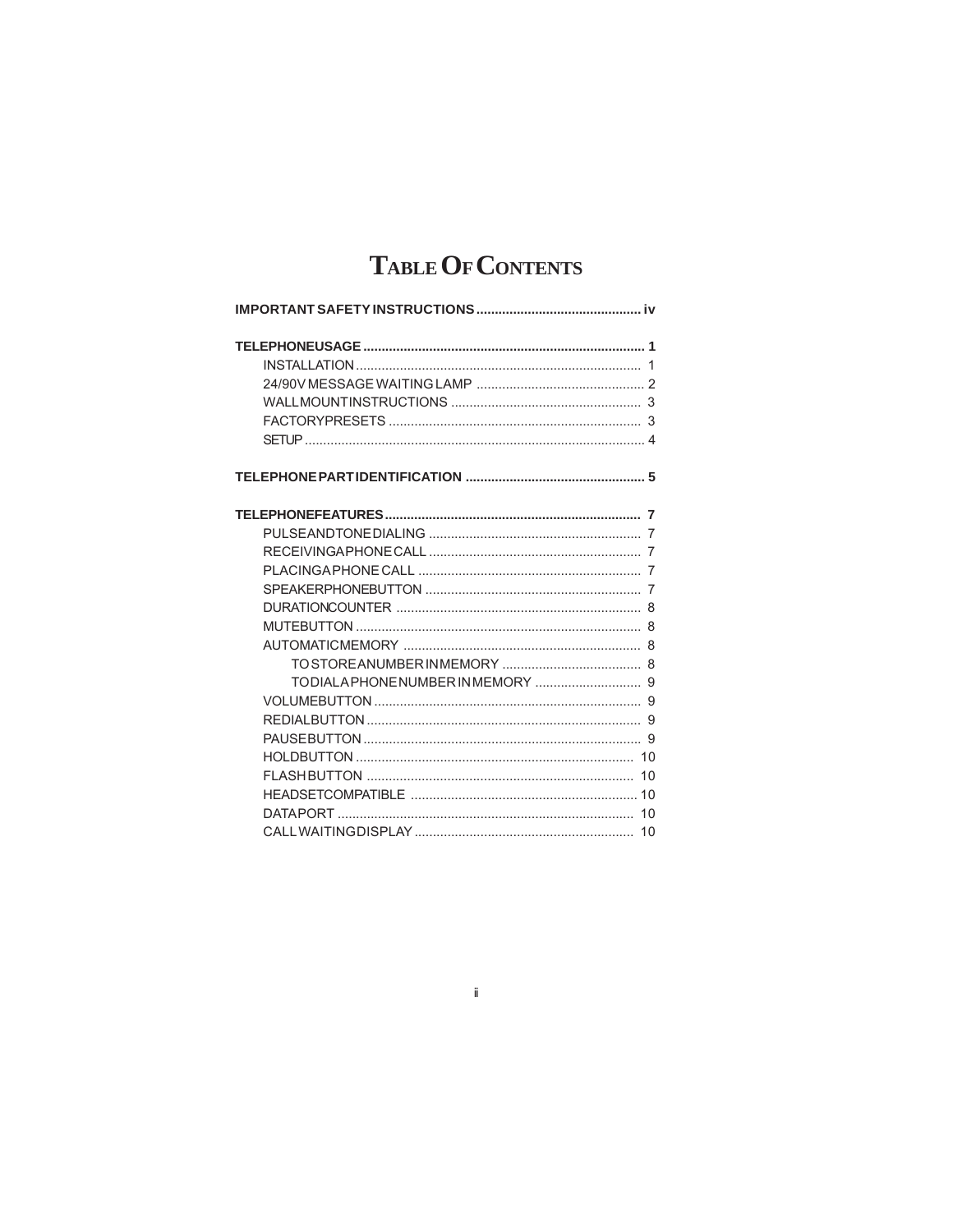$\dddot{\mathbf{H}}$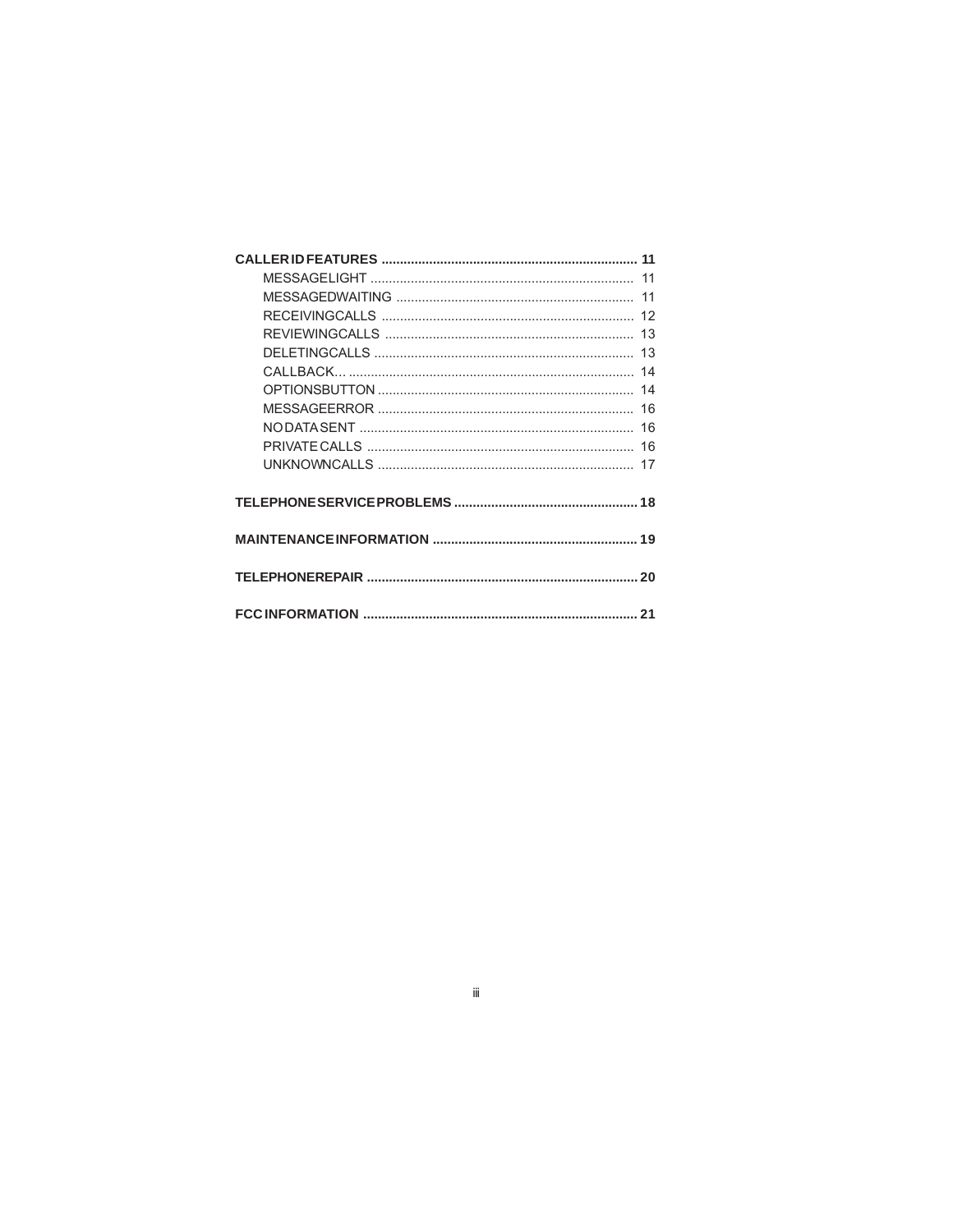## **IMPORTANT SAFETY INSTRUCTIONS**

**Always follow basic safety precautions** when using your telephone equipment to reduce the risk of fire, electrical shock, and injury.

- 1. **Read and understand all instructions** in the Owner's Instruction Manual.
- 2. **Read all warnings** and follow all instructions marked on the product.
- 3. **Unplug this product from the wall outlet before cleaning**. Use a damp cloth for cleaning. Do not use liquid or aerosol cleaners.
- 4. **Do not use the telephone near water**. For example, do not use near a bathtub, wash bowl, kitchen sink, laundry tub, swimming pool, or in a wet basement.
- 5. **Do not place this product on an unstable cart or stand**. The product may fall causing serious damage to the product.
- 6. **Use only the type power source indicated on the label.** If you are not sure of the type power supply to your home, consult your dealer or local power company.
- 7. **Do not place any objects on the telephone line cord**. Do not locate the telephone where the line cord will be walked on.
- 8. **Do not block or cover ventilation slots and openings** in the bottom of the telephone. The openings should never be blocked by placing the telephone on a bed, sofa, rug, or other similar surfaces. The telephone should never be placed near or over a radiator or heat register. The telephone should never be placed in a built-in installation unless proper ventilation is provided.
- 9. **Never spill liquid on the telephone or push objects of any kind through ventilation slots**. Liquid or objects may touch dangerous voltage points or short out parts that could result in a risk of fire or electrical shock.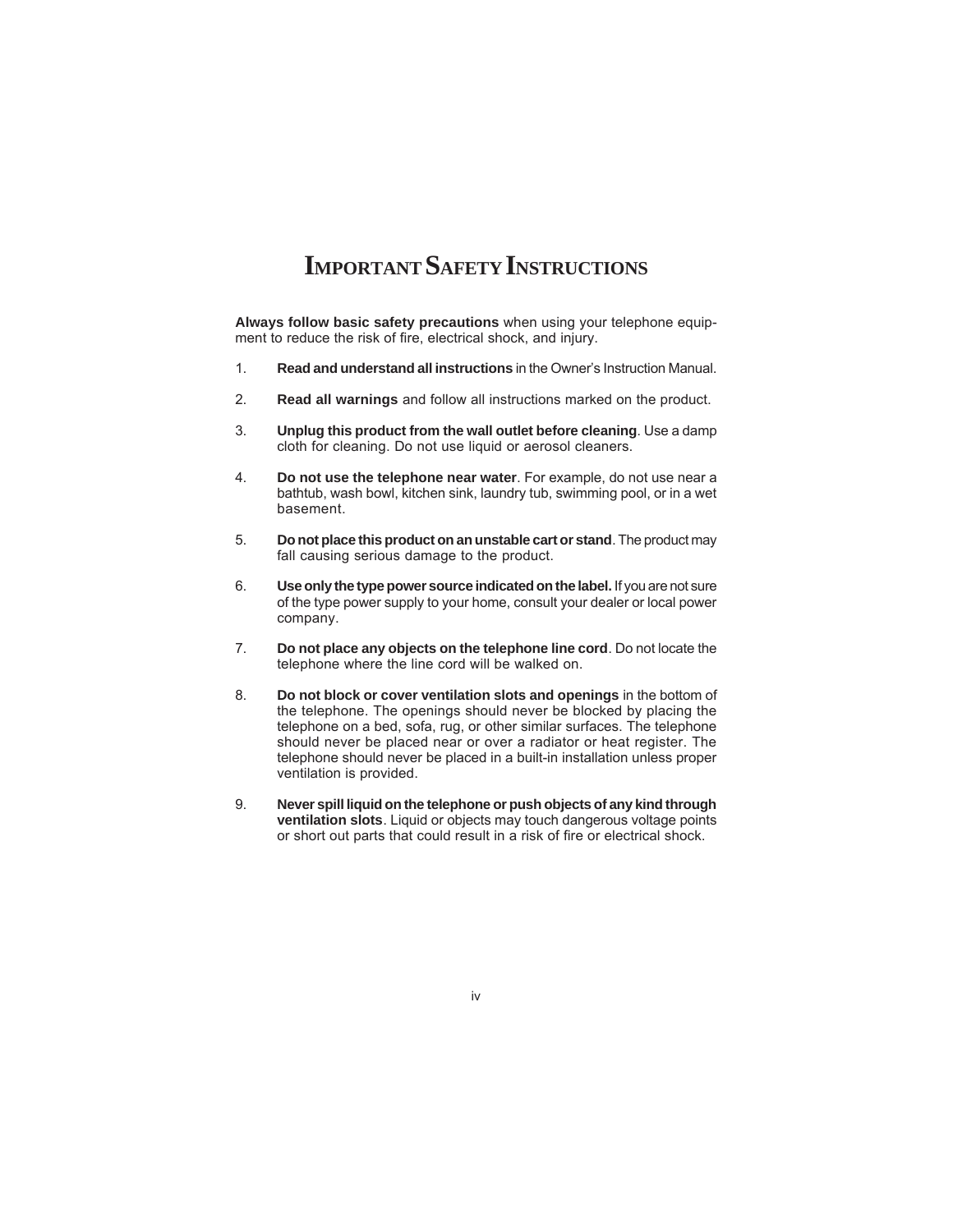- 10. **Do not disassemble this product**. Opening or removing covers may expose you to dangerous voltages or other risks. Incorrect reassembly can cause electrical shock when the product is subsequently used.
- 11. **Do not overload outlets and extension cords.** Some telephones require AC power from an outlet. Overloading the outlets can result in the risk of fire or electric shock.
- 12. **Avoid using a telephone during a local thunderstorm**. There may be a remote risk of electrical shock from lightning. The spec. of fuse (F1) is 0.5A/250V delay time .
- 13. **Do not use a telephone to report a gas leak in the vicinity of the leak**.
- 14. **Unplug the telephone from the wall outlet and refer servicing to qualified service personnel** under the following conditions:
	- When the line cord is frayed or plugs damaged.
	- If liquid has been spilled into the telephone.
	- If the telephone has been exposed to rain or water.
	- If the telephone does not operate properly by following the operating instructions. (Adjust only those controls covered by the operating instructions. Improper adjustment of other controls may result in damage and will often require extensive work by a qualified technician to restore the product to normal operation.)
	- If the telephone has been dropped or the housing damaged.
	- If the telephone exhibits distinct change in performance.

**CAUTION-Always disconnect all telephone lines from the wall outlet before servicing or disassembling this equipment.**

## **SAVE THESE INSTRUCTIONS**

15-101-613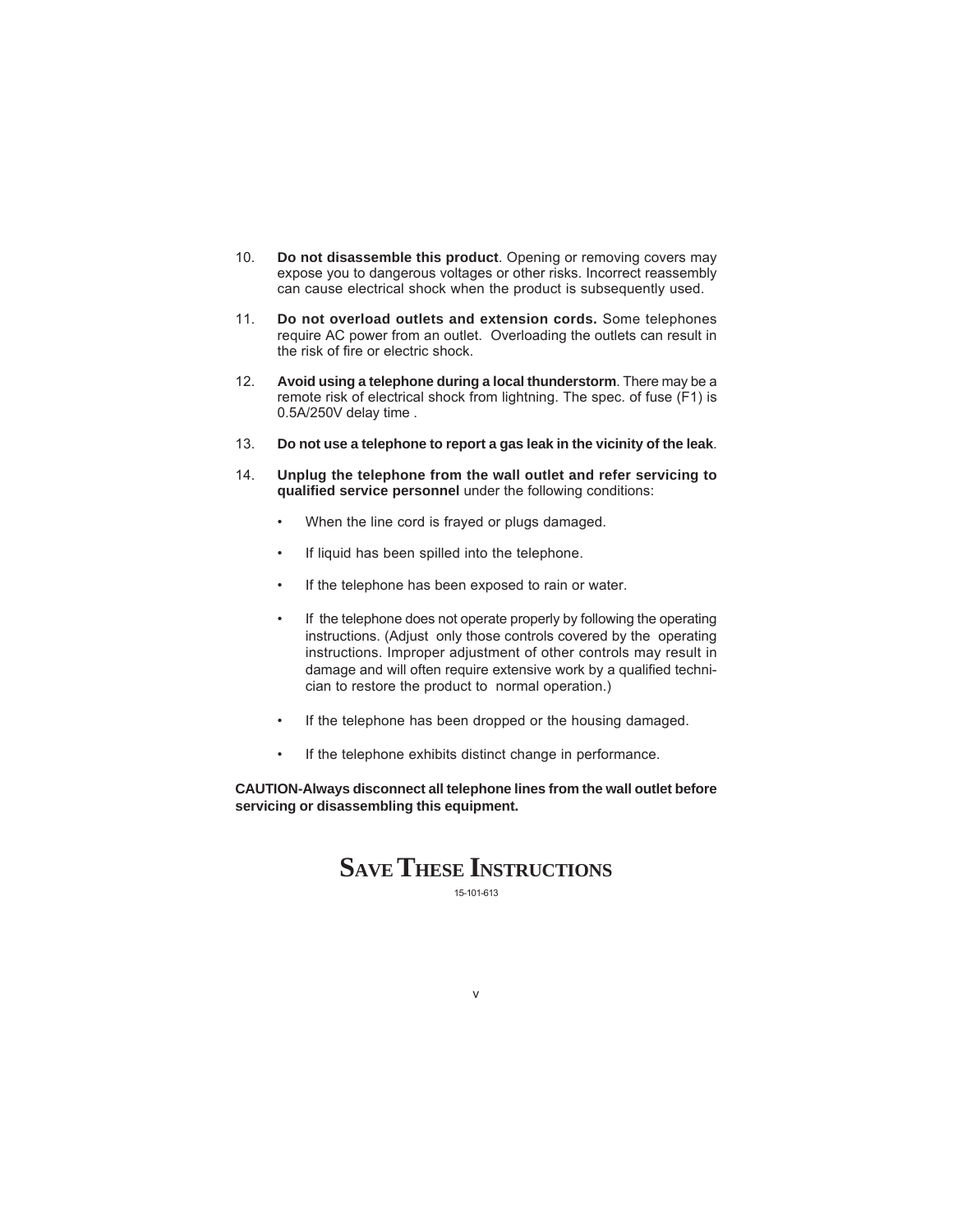## **TELEPHONE USAGE**

#### **INSTALLATION**

- 1. Connect the adapter. Plug the large part of the adapter into the wall outlet and the adapter tip to the jack at the rear side of unit. (Use only 9V DC. 200mA, center positive Class 2 adapter.)
- 2. Connect the telephone line cord.
	- a. To connect without an answering machine.
		- Use the new line cord to connect the PHONE jack of your new caller ID phone to the modular wall jack.



- b. To connect with an existing answering machine.
	- Use the existing line cord supplied to connect the LINE jack of your answering machine to the wall modular line jack.
	- Use the new line cord supplied to connect the telephone's jack of your new Caller ID phone to the PHONE jack of your answering machine.
	- Set your answering machine to answer the phone after 2 or more rings.



- 3. Follow the procedure "Unit Setup" to set up your unit.
- 4. Place the unit on a flat table or mount it on a wall. If you desire to place it on a wall, use the wall mount bracket and short line cord supplied to accomplish the wall mounting.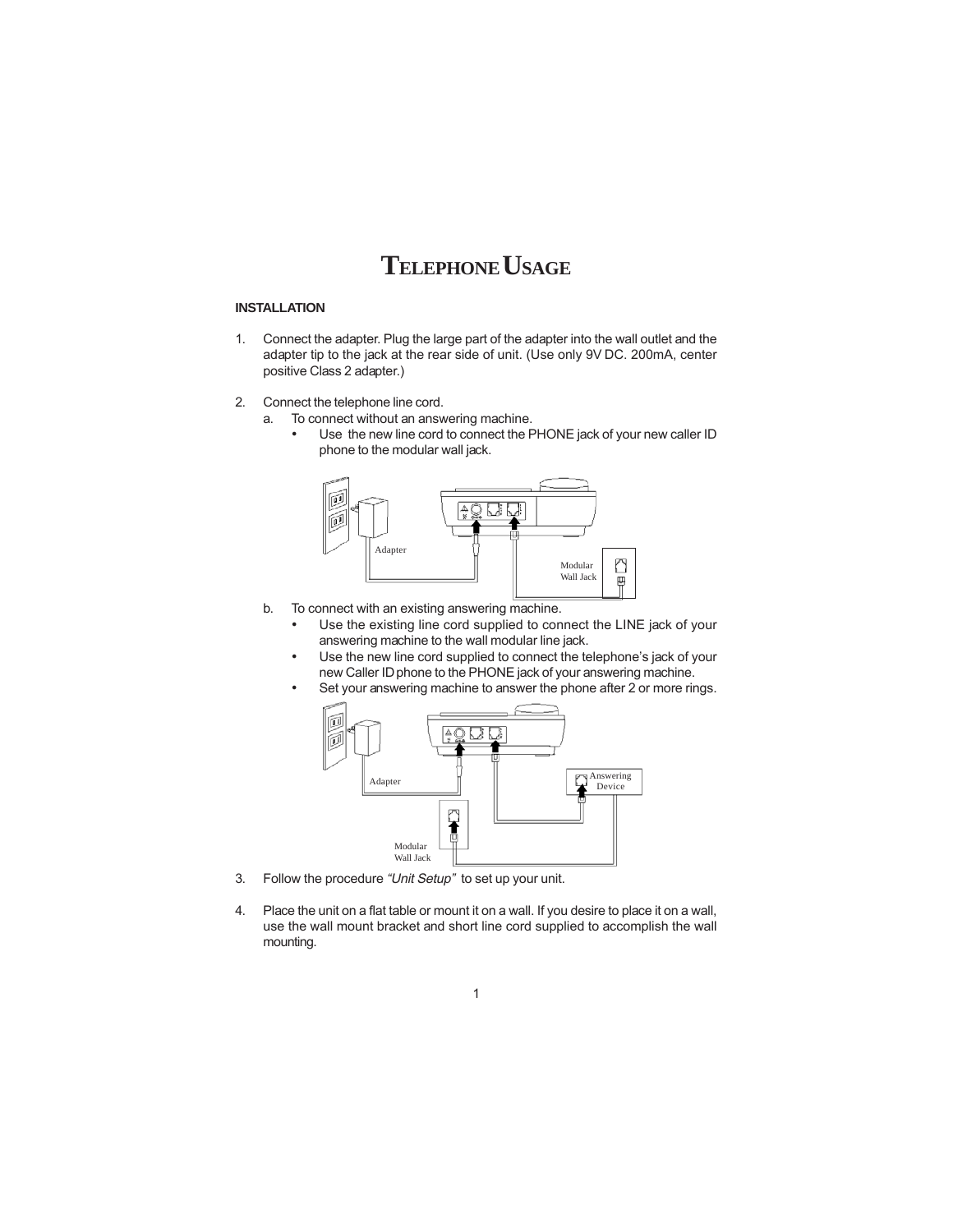#### **24/90V MESSAGE WAITING LAMP**

If your phone is installed behind a Message Waiting enabled PBX, you will need to set the MW switch in order to receive the Message Waiting indication.

- 1. Remove the directory cover by moving the holding clip up, and pulling the clear cover up.
- 2. Once the directory cover is removed, locate the switch below the holding clip.
- 3. For 90V PBX Message Waiting Indication, move the switch to the position marked "90V". For 24V PBX Message Waiting Indication, move the switch to the position marked "24V". If connecting directly to telephone lines, move the switch to the center "OFF" position.
- 4. Replace and secure the directory cover by placing the directory cover on and moving the holding clip down.



**Warning: Setting this switch in a position other than OFF can cause this phone to function incorrectly. When enabled, this feature is for PBX systems, and not meant for direct Central Office (CO) interface. If connecting to CO telephone lines, make sure this switch is set to OFF.**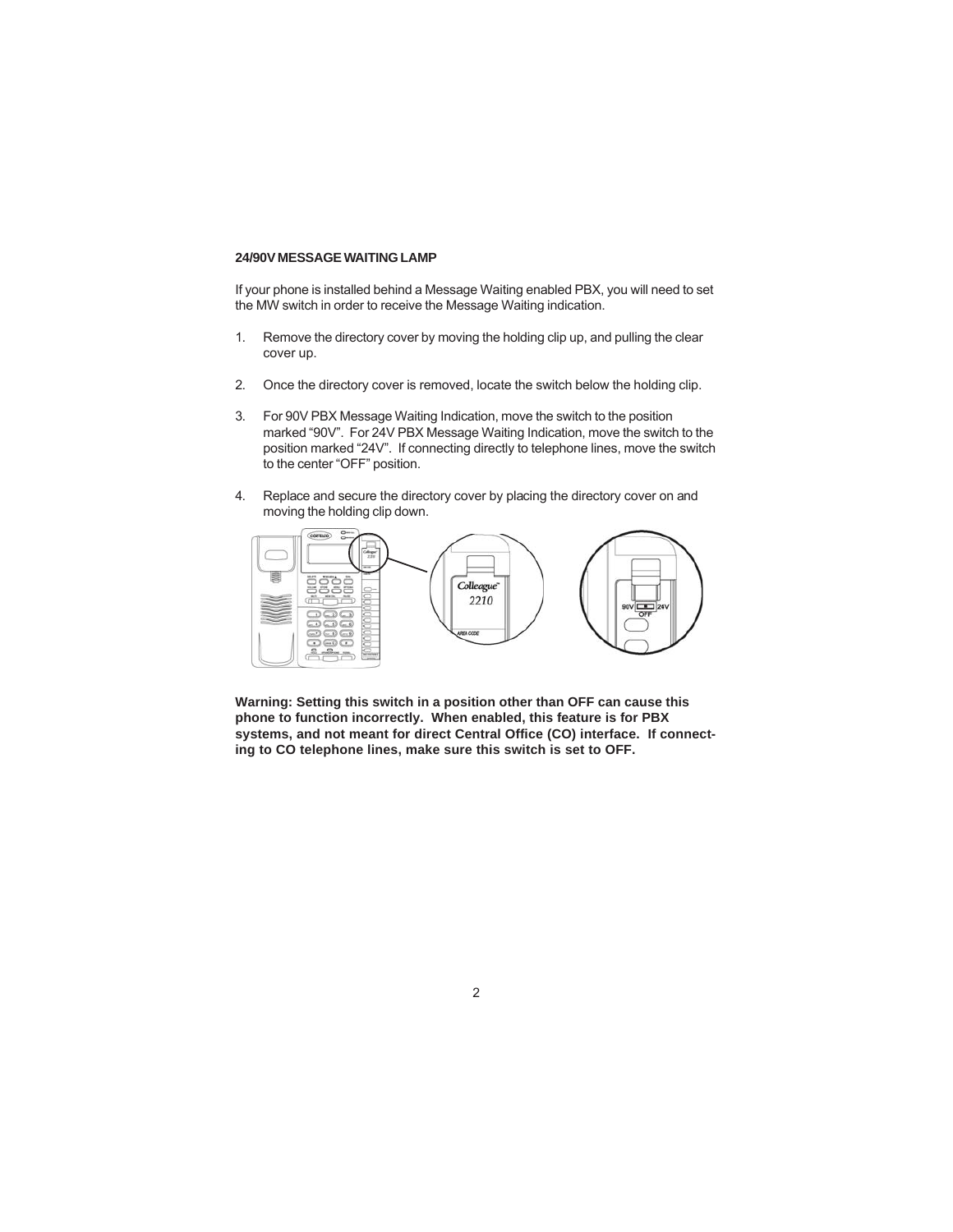#### **WALL MOUNT INSTRUCTIONS**

- 1. Install wall mount bracket in wall mount position and route cords as shown in diagram below.
- 2. Connect the adapter and the line cord. See Steps 2 & 3 on preceding page for specific instructions.
- 3. Push out the handset hook and reattach in opposite direction for the wall mount position, plug the coiled cord into the handset, and then plug the other end of the cord into the case.
- 4. Place the handset on the base.



#### **FACTORY PRESETS**

The following table shows you the factory settings for your unit:

| <b>Display</b>     | <b>Setting</b> |
|--------------------|----------------|
| Language           | English        |
| <b>LCDContrast</b> | 2              |
| Area Code          | no setting     |
| LDS Code           |                |
| Access Code        |                |

Note: After you have set up the unit completely for the first time, use the *MENU* button to review or reprogram the Language, Contrast, Area Code, LDS Code or Access Code.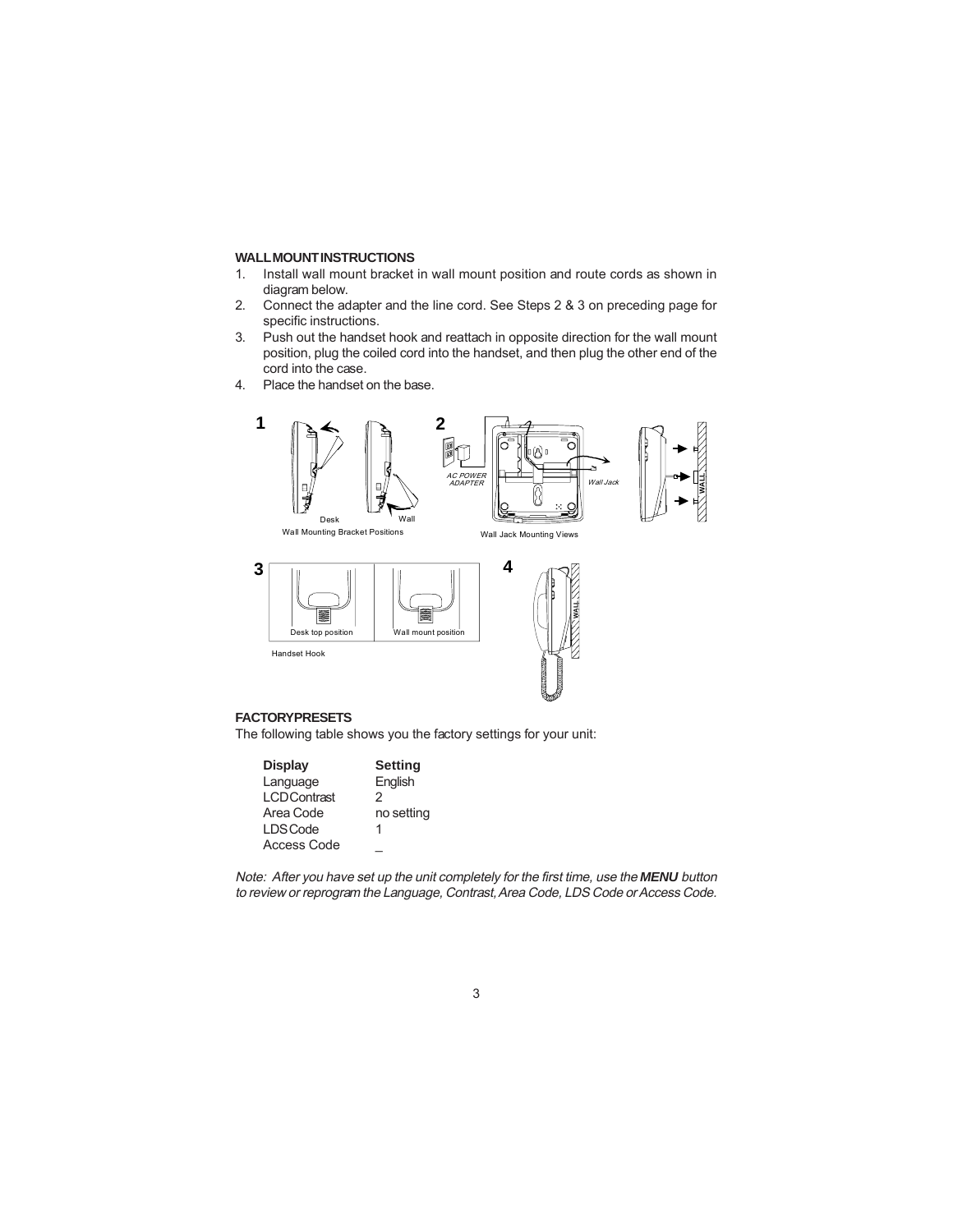#### **SETUP**

After the adapter is connected, the display will show as indicated below for setting

1. [SET LANGUAGE] appears on the display. Press the **REVIEW UP** (A) button to select the language. E - English, F - French, S - Spanish, and then press the **DIAL** button to confirm the selection.



2. When [LCD CONTRAST] appears, press **REVIEW UP** (A) button to set the contrast darker, and then you can press **REVIEW DOWN** (v) button to set the contrast back to the preset.



3. When [SET AREA CODE] appears, use **REVIEW UP** (A) button and **REVIEW DOWN**  $\left(\bigtriangledown\right)$  button to set your local area code.



**REVIEW UP**  $(\triangle)$  button - to change the digit from -. 0, 1, 2, -9 **REVIEW DOWN**  $(\blacktriangledown)$  button - to move to the next digit. When you are finished setting the local area code, press **Dial**.

4. When [SET LDS CODE] appears, press **REVIEW UP(A)** button to change the long distance code from -, 0, 1, 2, -9. When you are finished, Press **DIAL**. The display will indicate as shown (Stand-By Screen) and be ready to receive incoming calls. You have to set the LDS code as 1 when you are in the USA or Canada.



- 5. When [SET ACCESS CODE] appears, use **REVIEW UP** (A) button to set your access code. The Code can range from \_ to 9. The Access Code is used to obtain an outside line when using a PBX and some Centrex applications. This feature can be used with Caller ID and Memory Locations.
- 6. The time and date are automatically set when a caller ID (CID) number is received. The unit will keep the current time accurately, and is updated each time a CID number is received.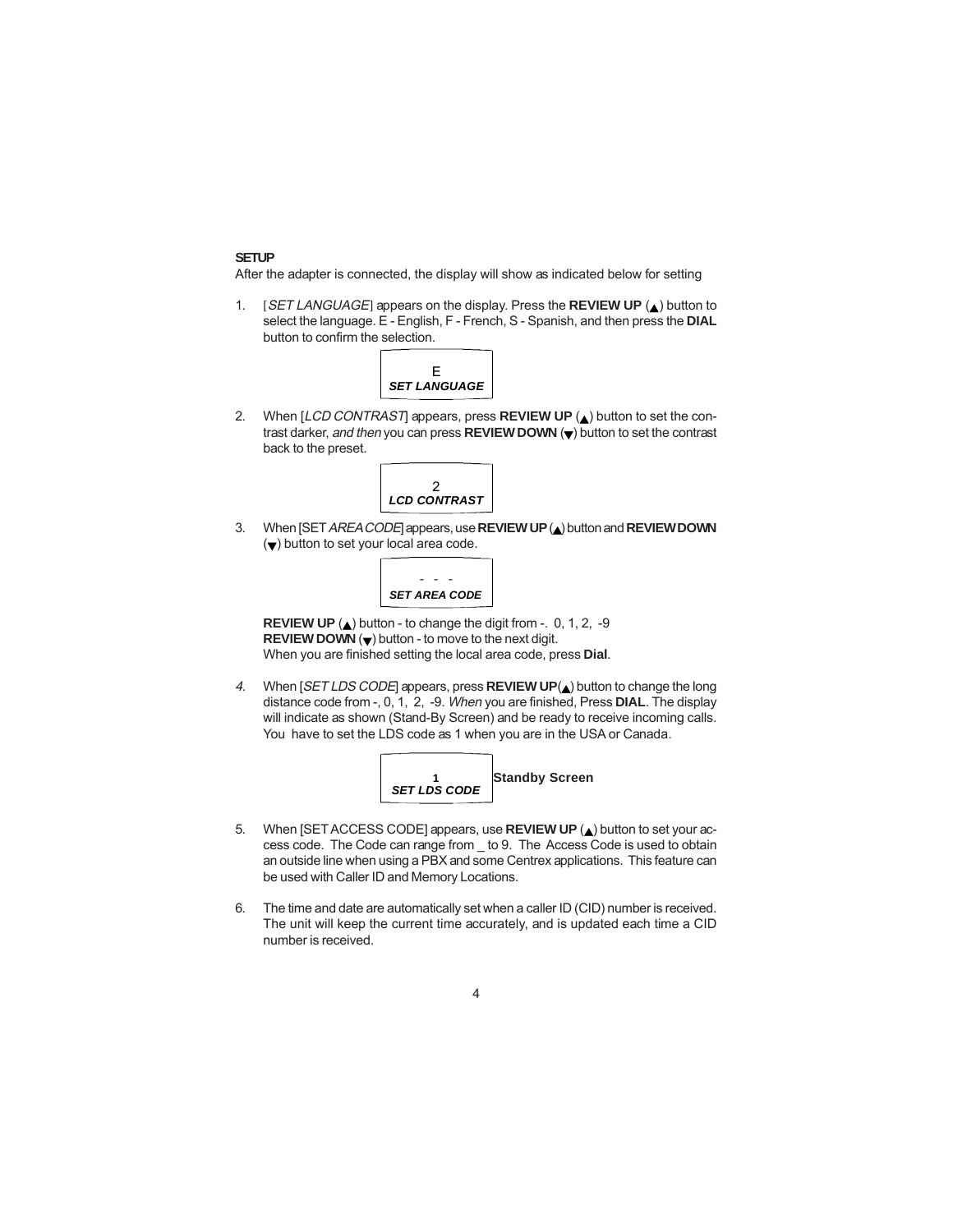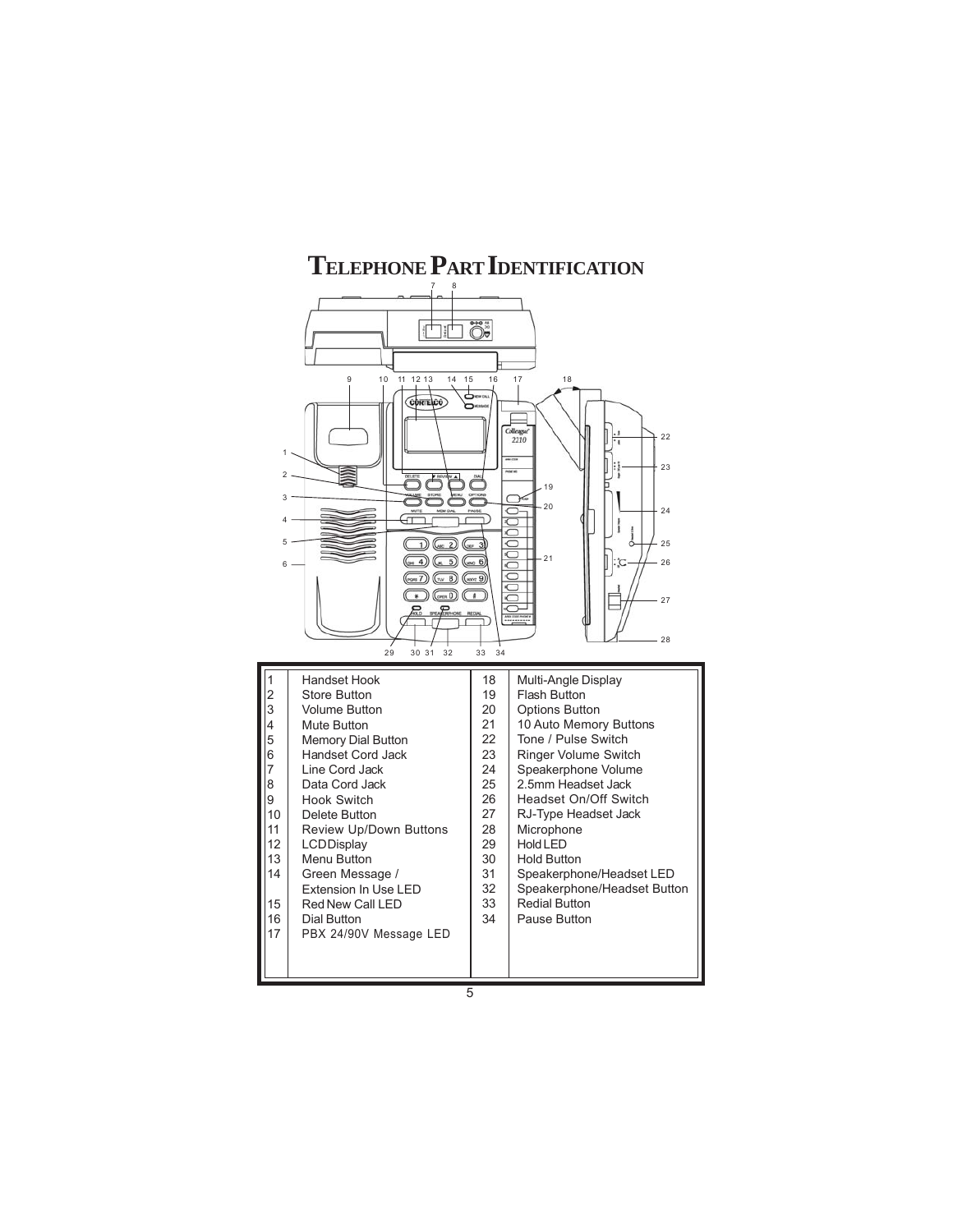

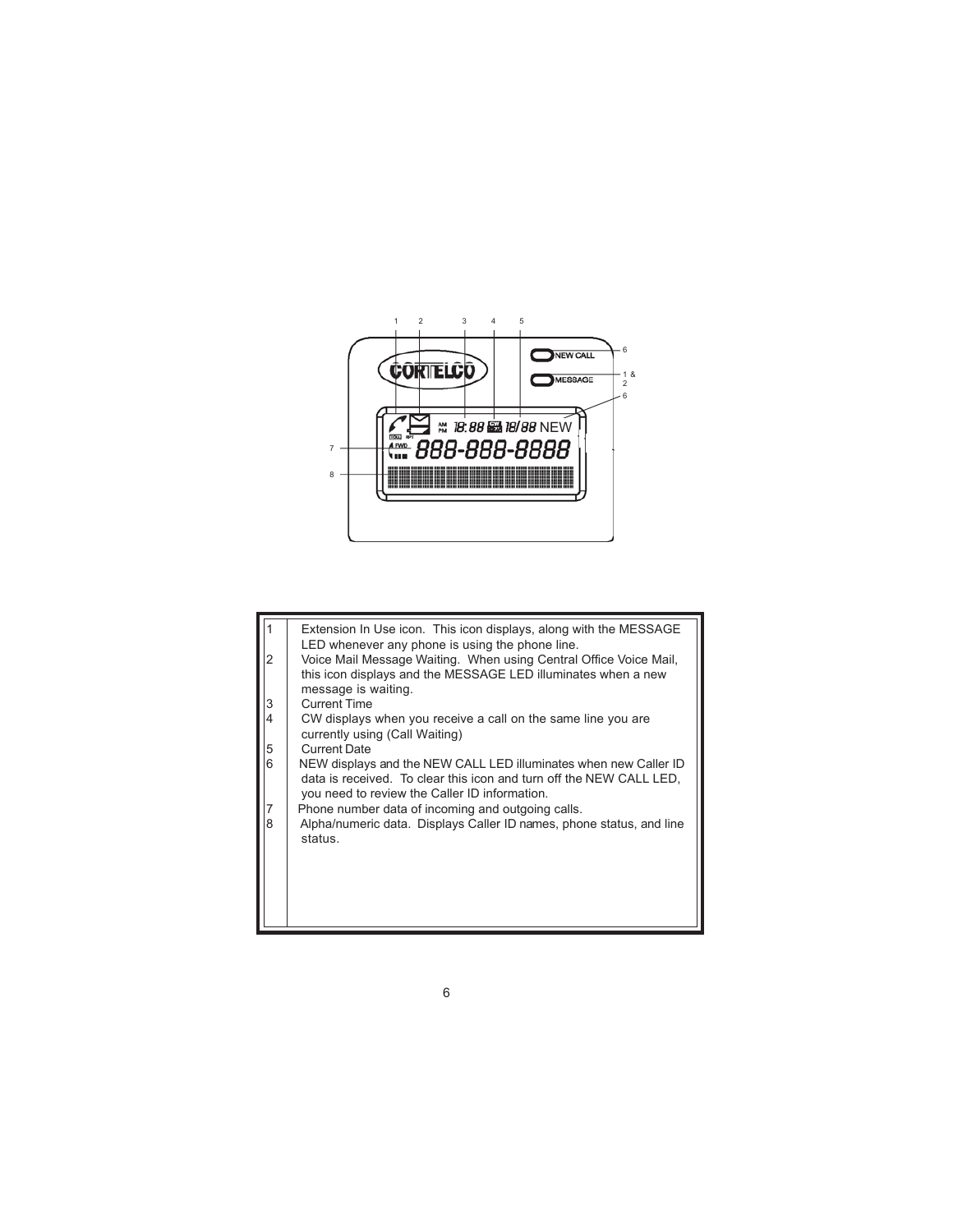## **TELEPHONE FEATURES**

#### **PULSE AND TONE DIALING**

- 1. If your telephone line accepts a touch-tone dialing, set the **PULSE/TONE** switch to the Tone position.
- 2. If your telephone line requires a rotary (pulse) dialing, set the **PULSE/TONE** switch to the Pulse position.
- 3. If you are unsure which system you have, set the switch to the **TONE** position. Lift the handset. When you get a dial tone, dial a telephone number. If the dial tone continues, move the switch to **PULSE**, and then dial the telephone number again.

*Note*: In order for the Caller ID callback to work (see Using the Caller ID Function), you must set the *PULSE/TONE* switch to the Tone position.

#### **RECEIVING A PHONE CALL**

- 1. Be sure the **RINGER** switch is set to the **HI** or **LOW** position.
- 2. When the phone rings and the caller's information shows on the display window (refer to Using the Caller ID Function), lift the handset or press the **SPEAKER-PHONE** button and begin your conversation.
- 3. Set the Ringer switch to the **OFF** position when you do not want to be interrupted by the phone ringing. Remember to set the ringer switch back to Hi or Low when you want to receive calls again.

#### **PLACING A PHONE CALL**

- 1. Lift the handset or press the **SPEAKERPHONE** button and wait for a dial tone.
- 2. Dial the telephone number you wish to call. The number will appear on the display window.

**SPEAKERPHONE BUTTON** (AC Adaptor must be used to ensure proper function)

- 1. Receiving Incoming Calls
	- a. When the phone rings and the callers information shows on the display window (refer to Using the Caller ID Function), press and release the Speakerphone button and talk normally into the built-in microphone from a distance of 5-6 inches.

7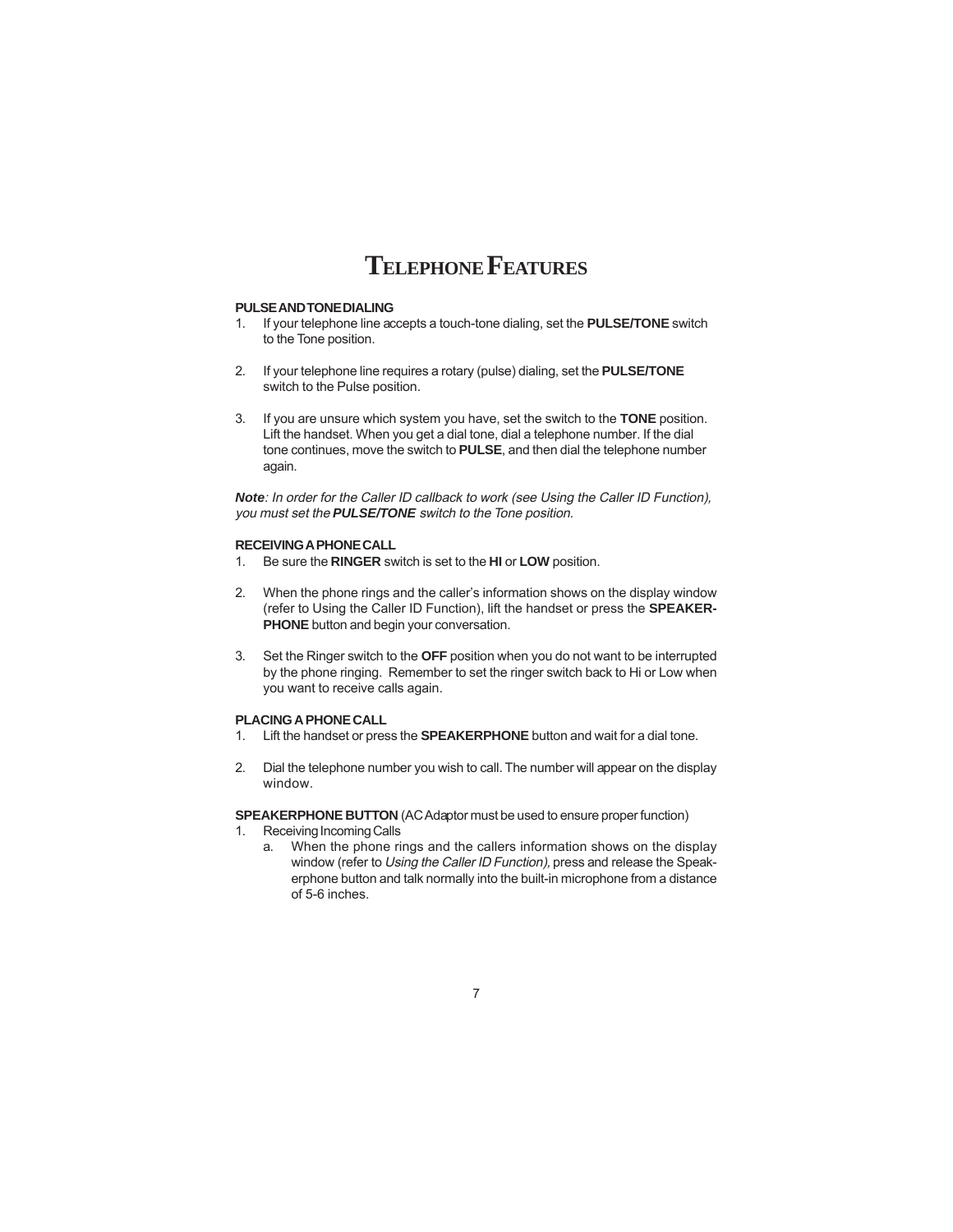- b. You can adjust the volume of the callers voice by sliding the **VOLUME CONTROL** on the right side of the phone.
- c. After the conversation has finished, press the SPEAKERPHONE button to hang up.
- 2. To Make A Call
	- a. Press and release the **SPEAKERPHONE** button.
	- b. When you hear a dial tone, dial the number or press the auto memory button just as you would on any other push-button telephone. The number will appear on the display window.
	- c. When your party answers, adjust the sound level of his or her voice by sliding the **VOLUME CONTROL** located on the right side of the phone.
	- d. After the conversation has finished, press **SPEAKERPHONE** to hang up.

#### **DURATION COUNTER**

A built-in counter will start counting from your reference 6 seconds after you lift the handset or 6 seconds after you dial a telephone number.

#### **MUTE BUTTON**

Press **MUTE** to speak without the person on the phone hearing your conversation. The **MUTE** Indicator will light up and remain lighted until you resume your conversation. To resume your conversation, press **MUTE**. The **MUTE** indicator will go out and your call can continue.

#### **AUTOMATIC MEMORY**

To Store A Number In Memory:

- 1. Press the **STORE** button, **[***MEMORY STORING***]** appears on the display window.
- 2. Dial the telephone number (16 digits maximum) to store in *memory.* Note: The memory locations can be chained together to store numbers of longer length.
- 3. Press **STORE** again.
- 4. Press the desired memory location.
	- To store in an auto memory button (located on right-hand side of base) Press 1, 2, 3, ..., or 10).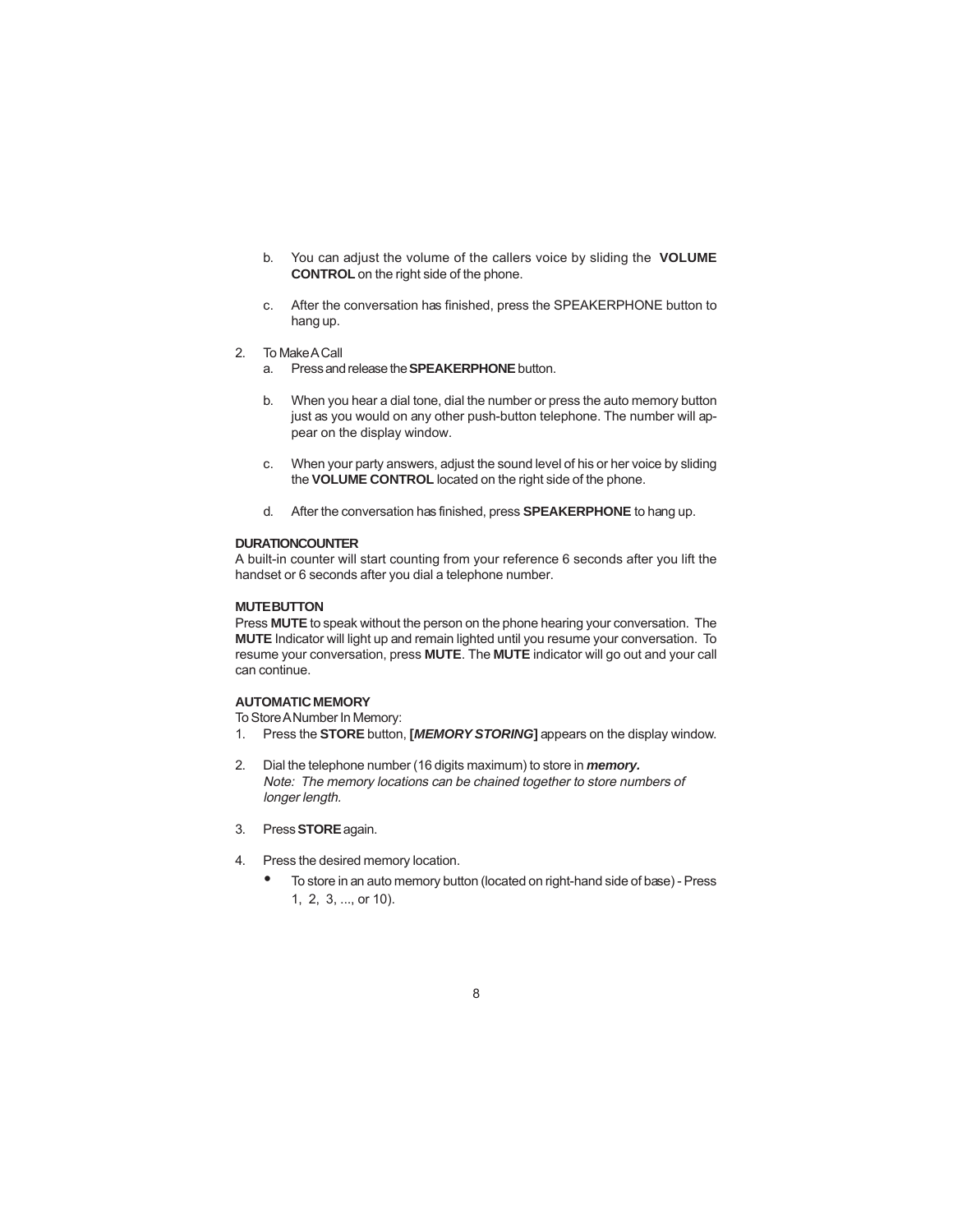- To store in a keypad memory location Press one of the keypad buttons (l, 2, 3.... or 0).
- 5. Use pull out memory index to write in name and the memory button where it is stored.

To Dial A Phone Number In Memory

- 1. Lift the handset and wait for a dial tone.
- 2. Press any memory location.
	- To dial an auto memory button (located on right-band side of base) Press the desired auto memory button (1, 2, 3.... or 10).
	- To dial a keypad memory location press the **MEM DIAL** button first, and then the desired keypad button (1, 2, 3.... or 0).
- 3. The number will be displayed and dialed automatically.

#### **VOLUME BUTTON**

A built-in amplifier feature allows you to increase the listening volume in the receiver of the handset when speaking with your party. When needed, press the **VOLUME** button to achieve four different levels.

#### **REDIAL BUTTON**

- 1. If the number you dialed is busy, or you want to call the last number dialed again, lift the handset, or press and release the hookswitch for a new dial tone.
- 2. Press **REDIAL**. The number will appear on the display window.
- 3. The last number called (32 digits maximum) will automatically be redialed.

#### **PAUSE BUTTON**

The **PAUSE** button allows you to insert a 3.6-second pause in the dialing sequence. This is particularly useful if you are connected to a PABX system where you must dial an access code (usually the number 9) to obtain an outside line.

- 1. Press the **PAUSE** button once and release at any point in the dialing sequence where a pause is desired.
- 2. The **PAUSE** button can be pressed more than once to create a longer pause.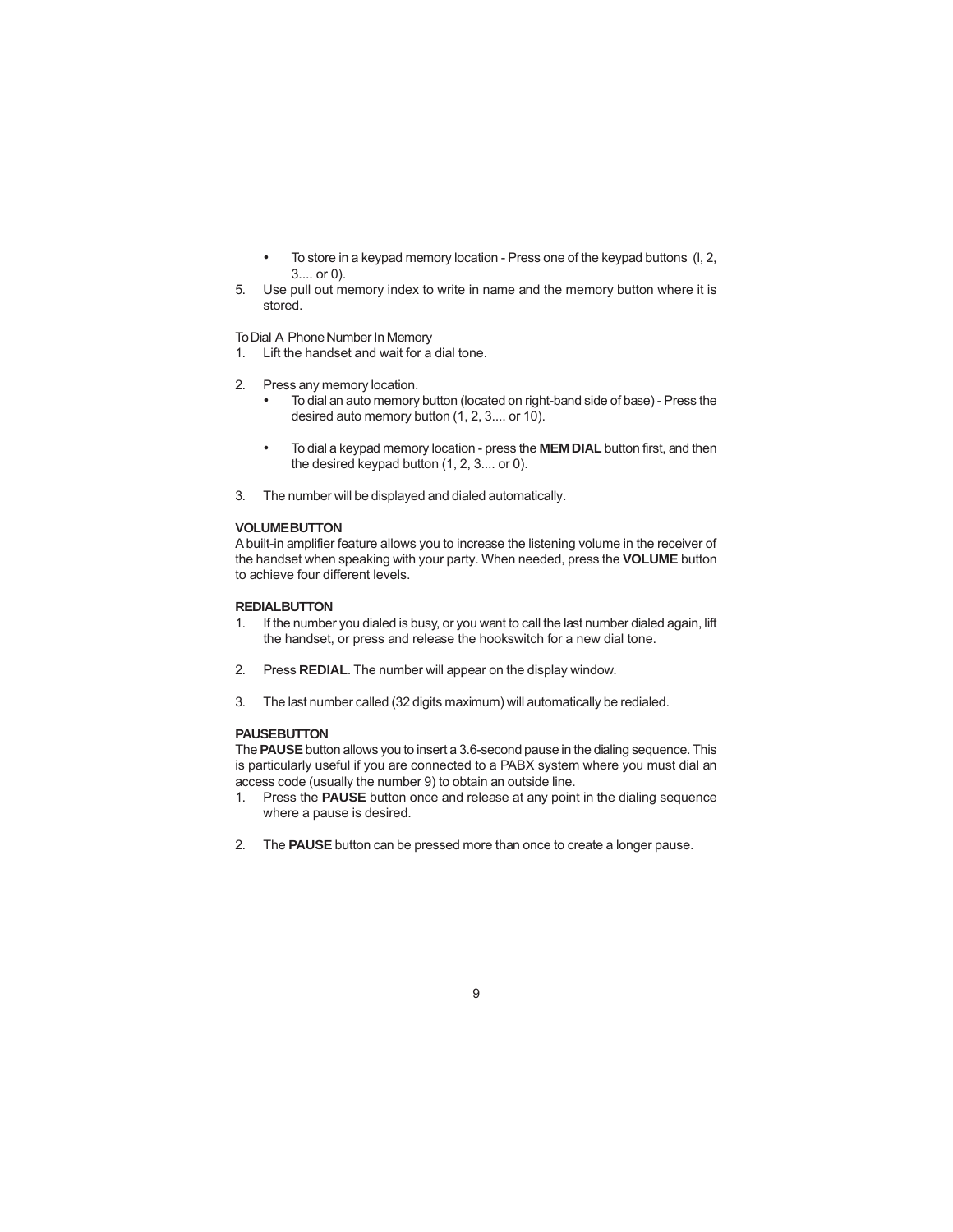#### **HOLD BUTTON**

- 1. To place a call on hold, press the **HOLD** button and hang up the handset. The **HOLD** Indicator will light up and remain lighted until you resume your conversation.
- 2. To resume your conversation, lift the handset or that of any extension phone on the same line or press and release **SPEAKERPHONE**. The **HOLD** indicator will go out and your call can continue.

#### **FLASH BUTTON**

This telephone provides a line break signal for accessing PABX service or for convenient use of Call Waiting from your local telephone company. If you have Call Waiting service, you can alternate the Call Waiting function per the following instructions.

- 1. While having a conversation, another party calls and you hear a tone.
- 2. Press the **FLASH** button once and release. The first conversation is placed on hold and the second call can be answered.
- 3. Press **FLASH** button again and release. The first caller can be spoken to again and the second call is placed on hold.

Flash can also be used when storing numbers in memory locations to transfer a call to a new extension.

*Note*: If you also have subscribed to Call Waiting Caller ID service, please see Call Waiting Display below

#### **HEADSET COMPATIBLE**

This telephone will accept a 2.5mm cell phone-style headset or an RJ-type headset. To enable headset mode, move the switch on the right side of the phone (see Page 7 for switch location) to the ON position. The SPEAKERPHONE button is used to connect or disconnect from a call.

*Note:* With the headset switch turned to the ON position, the speakerphone feature will be disabled.

#### **DATA PORT**

This is a connection which is in parallel with the telephone line. It allows the connection of a device such as a modem, caller ID, or an answering machine.

#### **CALL WAITING DISPLAY**

In the past, if you had call-waiting service, a tone alerted you there was a new call coming while you were on an existing call.

Now our Call Waiting Caller ID not only tells you there is another call waiting, but lets you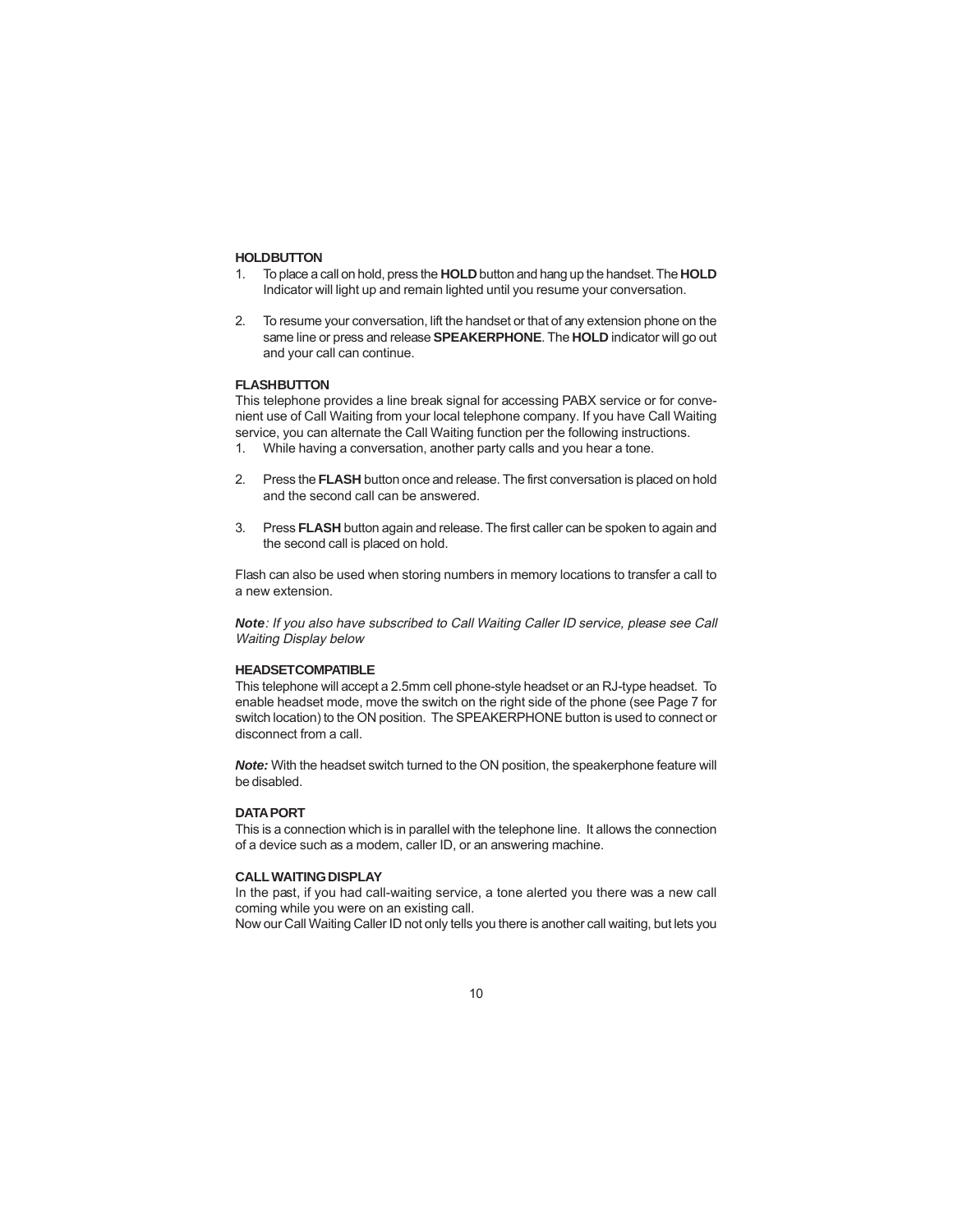know who the caller is before you answer it. The call waiting information will be shown on the unit's display.

The **CALL WAITING** (CW) symbol will flash for 16 seconds along with the telephone number and name of the person who is on call waiting. Press the FLASH button to put the existing call on hold and answer the new call.

No matter whether you answer the call or not, the Call Waiting Caller ID will store the call information for future reference.



*Note*: Make sure you have subscribed to both Call Waiting Caller ID and Caller ID service from your local telephone company. If you only have Caller ID service, the unit works for Caller ID only.

## **CALLER ID FEATURES**

#### **MESSAGE LIGHT**

An indicator marked **NEW CALL** will light up to let you know when there are new calls received.

If you have a voice mailbox service with your telephone company, another indicator marked **MESSAGE** will flash to alert you to dial your telephone company to check your new messages.

The **MESSAGE** indicator also monitors the unit's situation. When the phone is in use, the **MESSAGE** indicator will be on continuously. If the indicator is flashing quickly, it means the phone is ringing. If it is not ringing and the light is flashing, the unit has experienced a power outage.

#### **MESSAGE WAITING**

This unit's **MESSAGE WAITING DETECTION** is for both FSK and Stutter Tone Systems.

IF YOUR SERVICE IS FSK:

- 1. If you have a voice mailbox service from the phone company, the MESSAGE indicator will flash and [MESSAGE WAITING] will appear on the display for 20 seconds when a message waiting signal (on) from the Central Office is received.
- 2. The MESSAGE indicator will go off and [MSG WAITING OFF] will appear for 20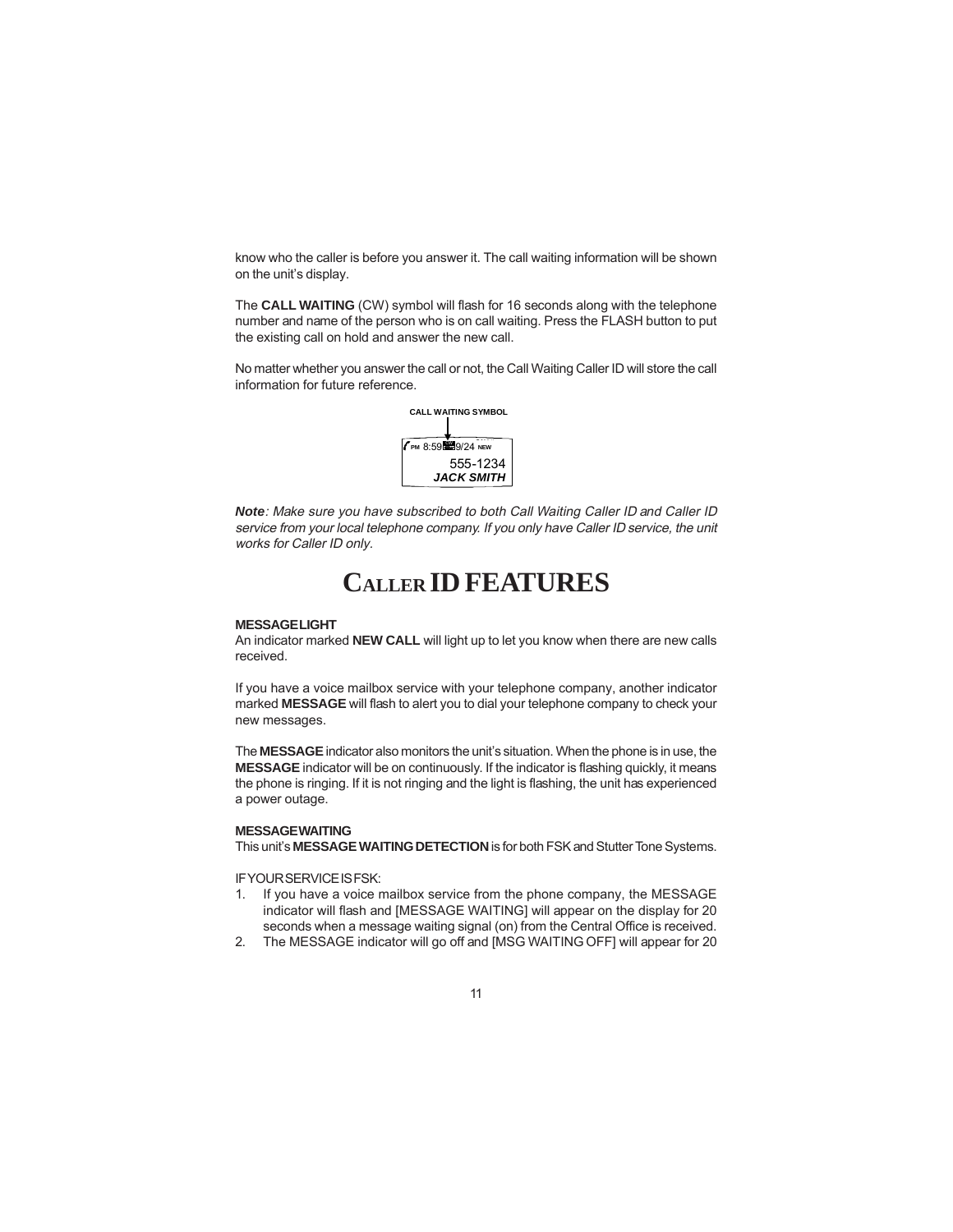seconds if the message waiting off signal is sent from the Central office.

IF YOU ARE IN AN AREA WHERE AN FSK SIGNAL IS NOT AVAILABLE:

- 1. This unit will check your line for a stutter dial tone every time you hang up or each time a call goes unanswered. The **MESSAGE** indicator will flash when there is a message waiting.
- 2. You may experience some delay in seeing the **MESSAGE** indicator light up even though there are messages in your rnail box. This delay is due to regulatory matters and does not indicate a problem with the unit.

This unit may not be activated or deactivated under certain conditions. For example, when you retrieve your message from an outside phone (not your own telephone number), the **MESSAGE** indicator may not be canceled when you return home. If you experience this situation, pick up the receiver and hang up. The **MESSAGE** indicator will cancel.

#### **RECEIVING CALLS**

1. When the telephone is not in use and a new call is received, the display will show the NEW symbol, the phone number, the caller s name, and time and date of the call for 20 seconds. The RPT (repeat) symbol will appear if the call has come in more than once.



2. After 20 seconds with no activity, the display will default to the Stand-By screen and remain on until another call is received or a button is pressed. This will show you the total number of calls stored .

|                      | <b>NEW SYMBOL</b> |  |  |
|----------------------|-------------------|--|--|
|                      |                   |  |  |
| AM 8:59 8/24 NE      |                   |  |  |
|                      |                   |  |  |
| <b>TOTAL CALL 08</b> |                   |  |  |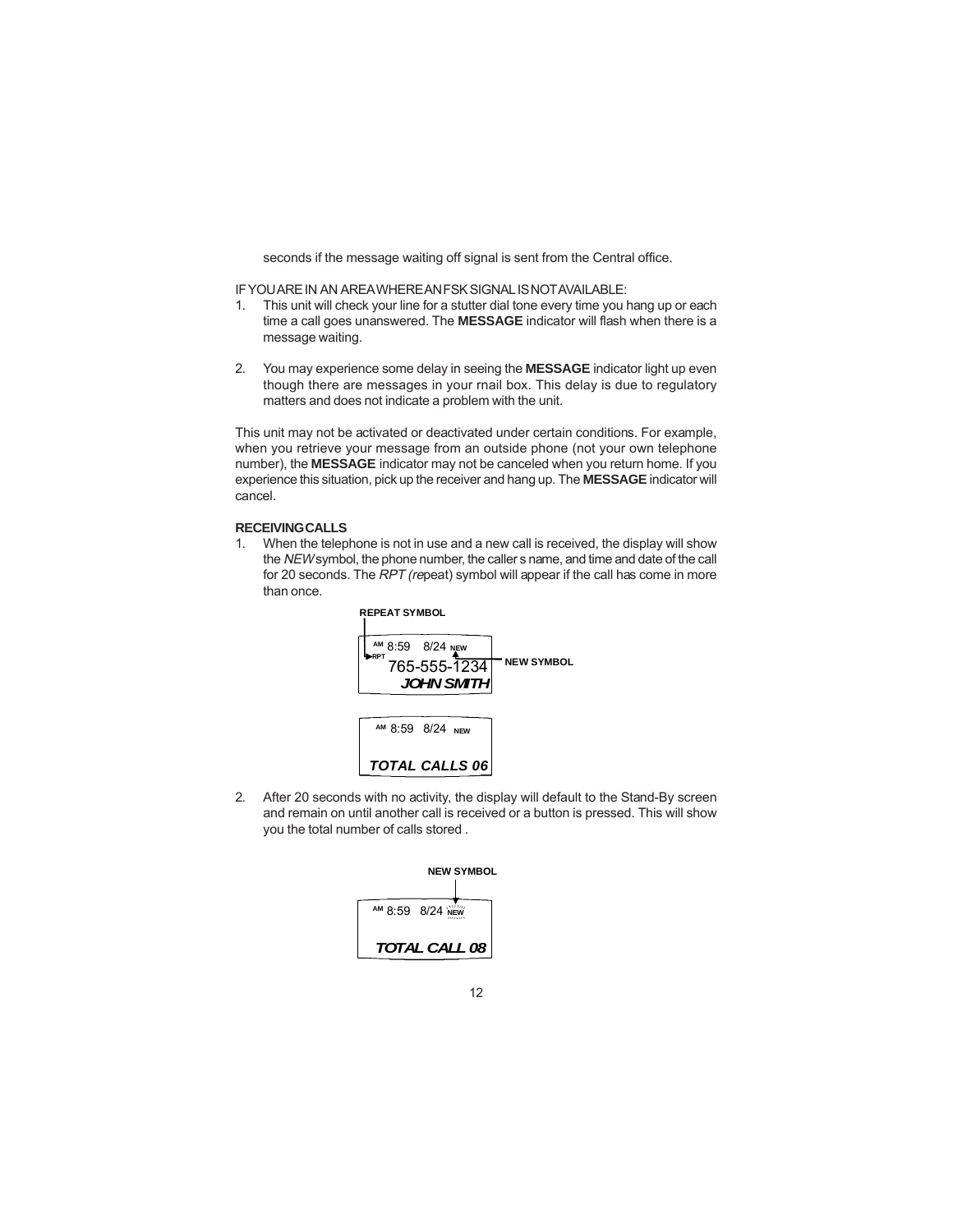#### **REVIEWING CALLS**

- 1. When the NEW symbol is flashing on the Stand-By screen, you have new incoming calls. Press the **REVIEW UP** (A) or **REVIEW DOWN** (v) button to review the incoming stored calls.
- 2. The NEW symbol attached to each call will be removed after you review the call.
- 3. If the NEW symbol is still flashing when the display goes back to the Stand-By screen, there are new calls that you have not yet reviewed.
- 4. The reviewed number can be stored into any of the auto memory buttons or keypad memory locations by pressing the **STORE** button first, then one of the memory buttons
- 5. When you have reached the end of the call records, the display will indicate [-END OF LIST-], confirming there are no more calls stored.



*Note*: If the telephone number received is more than 10 digits, the unit will only store the last 10 digits into memory.

#### **DELETING CALLS**

1. To delete an individual call: When reviewing calls, you can delete an individual call by pressing the **DELETE** button once. The display will be erased line by line and the rest of the records will be renumbered.



2. To delete all calls: When reviewing calls, you can delete all calls by pressing and holding **DELETE** for more than 3 seconds. Then [DELETE ALL]' will appear. Press DELETE to confirm you really want to erase all records. [-NO CALLS-] appears on the display to show there are no calls stored in memory.

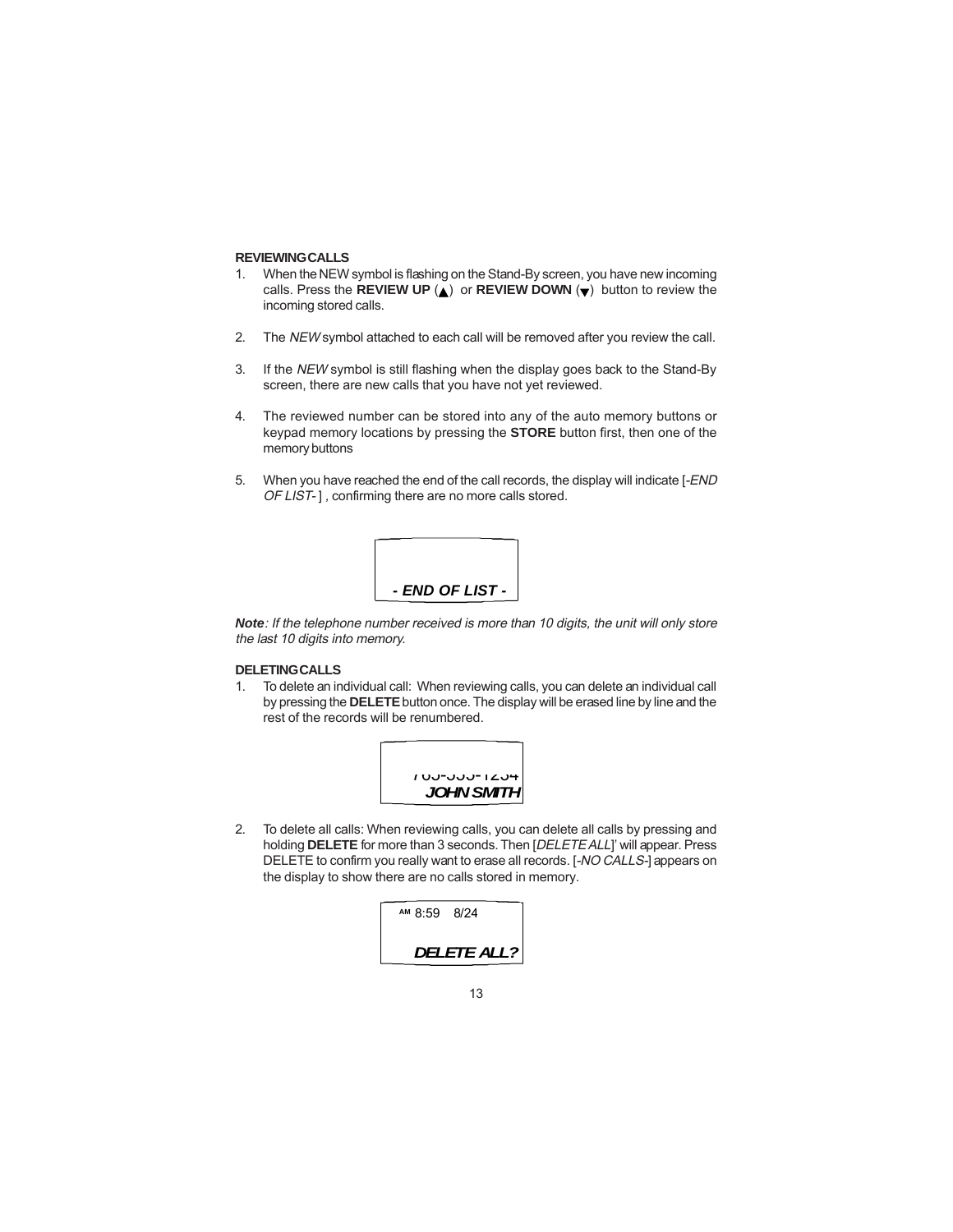#### **CALLBACK**

When reviewing received calls, there are two ways to dial the telephone numbers shown on the display by pressing **DIAL**.

1. With the handset in its cradle (on-hook), press **DIAL**. [PICKUP PHONE...]" will appear in the LCD display to ask you to pick up the handset. The number will be dialed after you pick up the handset.



2. If you pick up the handset, review the calls, and press **DIAL**, the displayed number will be dialed immediately.

*Note*: The HANDSET symbol will light up in the upper left hand corner of the LCD display when the handset is picked up.

If [SET AREA CODE] appears prior to [PICKUP PHONE...]" or dialing, it means you have not programmed the local area code. Please hang up the telephone and program the area code.

- 1. If a local call (a telephone number with the same area code as you set) is reviewed and its 7-digit number displayed, press **DIAL** to dial the number displayed.
- 2. If a long distance call (a telephone number with a different area code than you set) is reviewed and its 10-digit number (3-digit area code + 7-digit telephone number) is displayed, press **DIAL** to dial the number displayed.

#### **OPTIONS BUTTON**

The **OPTIONS** button allows you to change the format of the displayed number The available format follows:

| 7-diait  | 7-digit telephone number.                                               |
|----------|-------------------------------------------------------------------------|
| 10-diait | 3-digit area code + 7-digit telephone number.                           |
| 11-diait | long distance code $1 + 3$ -digit area code + 7 digit telephone number. |

If a local call, and its 7-digit number is displayed:

- Pressing **OPTIONS** once will change it to a 10-digit format (your area code + 7-digit number).
- Pressing **OPTIONS** twice will change it to an 11-digit number (1 + your area code + 7-digit telephone number).
- Pressing **OPTIONS** three times will go back to the original 7-digit telephone number.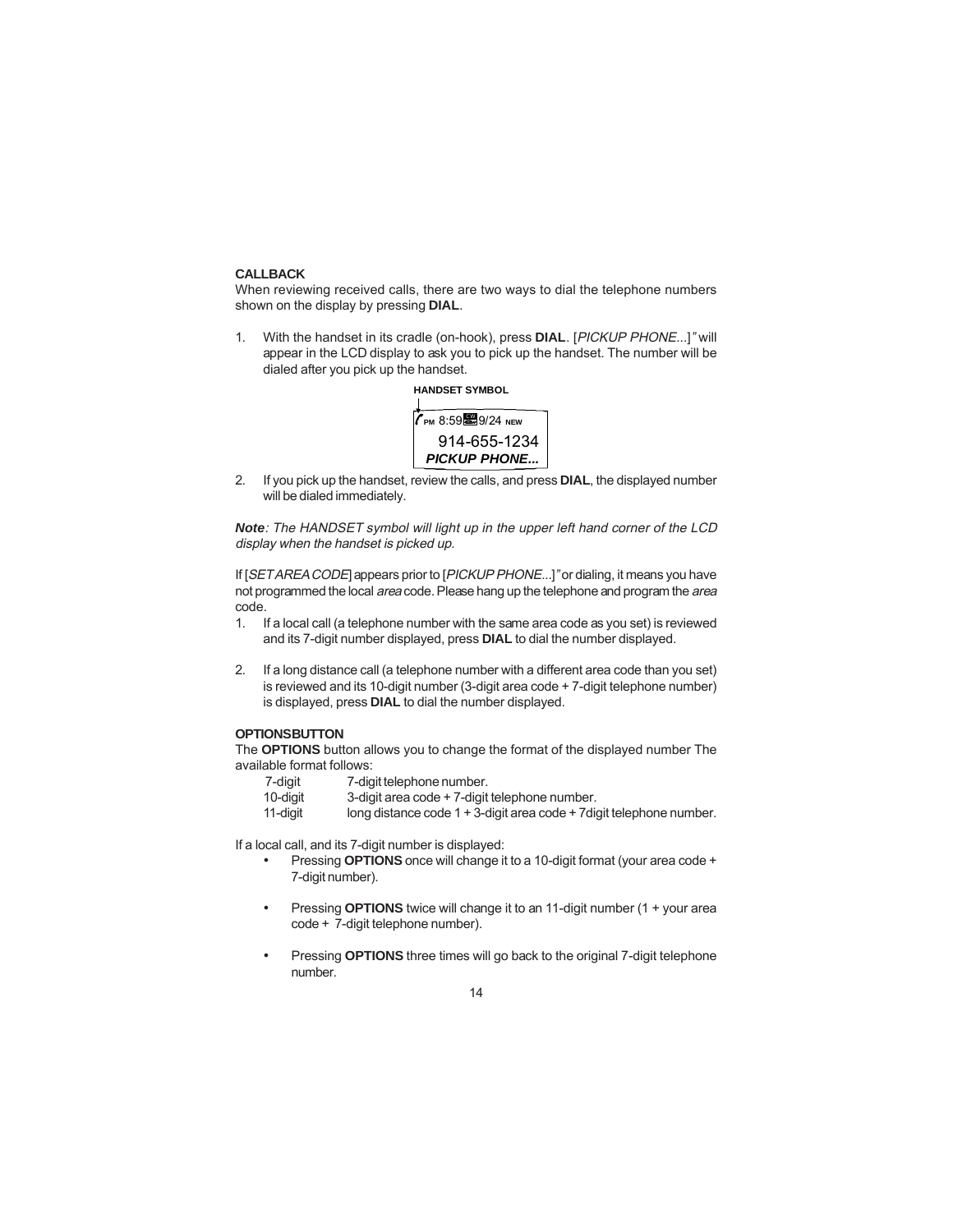For example: Your area code is 205 and you are reviewing telephone number 785-2883. When the desired format of the telephone number is reached, press **DIAL** to dial the displayed number.

| Original<br>785-2883   | Press Option button once<br>(205) 785-2883 | Press Option button twice<br>$1 + (205)$ 785-2883 |  |
|------------------------|--------------------------------------------|---------------------------------------------------|--|
| PM 10:36 8/24          | PM 10:36 8/24                              | PM10:36 8/24                                      |  |
| 785 - 2883             | 205 - 785 - 2883                           | 120 - 578 - 5288                                  |  |
| <b>WHITE</b><br>DANIEL | <b>DANIEL WHITE</b>                        | <b>DANIEL WHITE</b>                               |  |

Note: Since the LCD can only display 10 digit telephone numbers, when you change the format to 11-digits, only the first 10 digits can be seen, but it will dial 11-digits after you press *DIAL*.

If a long distance call, and its 10-digit number is displayed,

- Pressing **OPTIONS** once will change it to an 11-digit number (1+ 3-digit area code + 7-digit telephone number).
- Pressing **OPTIONS** twice will remove the 3-digit area code and change to display only the 7-digit telephone number.
- Pressing **OPTIONS** three times will go back to the original 10-digit number.

For example: your own area code is 205, and you are reviewing telephone number 914- 656-5756.

When the desired format of the telephone number is reached, press **DIAL** to dial the displayed number.

| Original<br>(914) 656-5756 | Press Option button once<br>1+(914) 656-5756 | Press Option button twice<br>656-5756 |
|----------------------------|----------------------------------------------|---------------------------------------|
| PM 8:29 8/24               | PM 8:29 8/24                                 | PM 8:29 8/24                          |
|                            | 914 - 656 - 5756    191 - 465 - 6575         | 656 - 5756                            |
| <b>SMITH JOHN</b>          | <b>SMITH JOHN</b>                            | <b>SMITH JOHN</b>                     |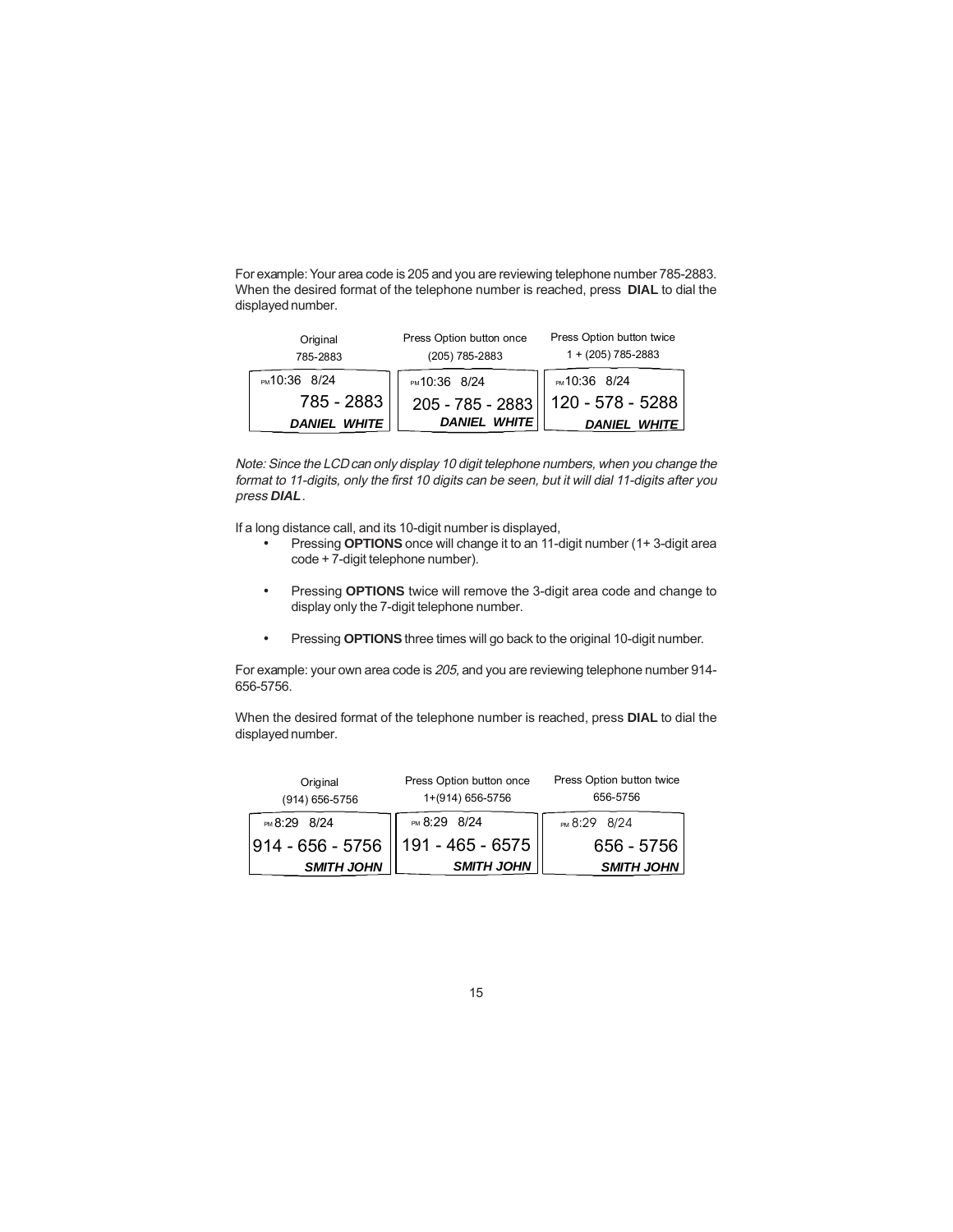#### **MESSAGE ERROR**

• The display indicates [-ERROR-]" if your unit receives a call that has an error in the transmission or reception.



#### **NO DATA SENT**

• [-NO DATA-] will be displayed if there is no caller ID (CID) number sent from the telephone company while ringing.



#### **PRIVATE CALLS**

- If the caller has exercised the option to block his number from being sent, [PRIVATE NUMBER] and his name will alternately display on the screen when this information is received.
- If the caller has exercised the option to block his name from being sent, [PRIVATE NAME] and his telephone number will be displayed on the screen.
- If the caller has exercised the option to block his name and number from being sent, then [PRIVATE CALLER] will be displayed on the screen.

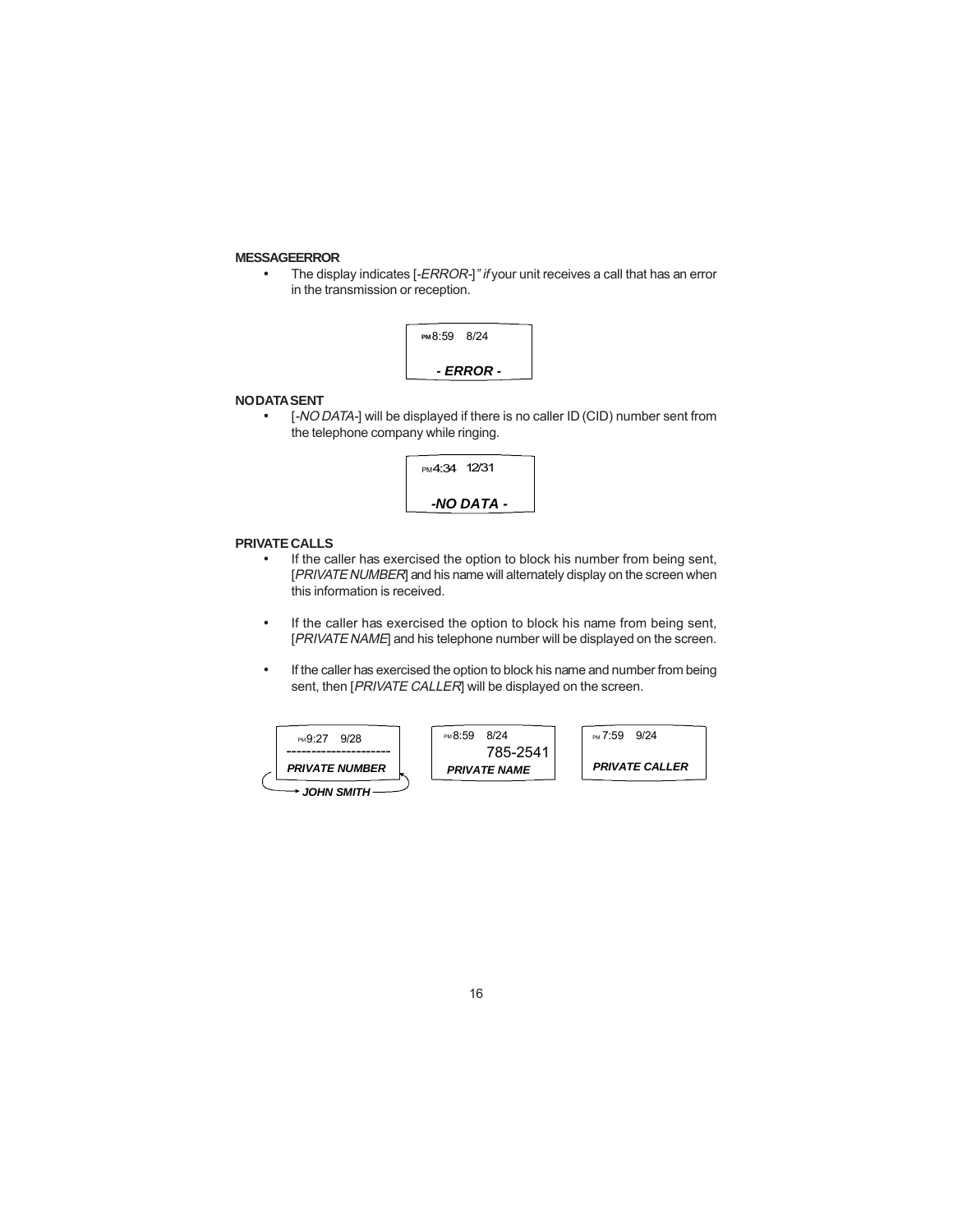#### **UNKNOWN CALLS**

- When the telephone company is unable to provide information of the caller's telephone number, [UNKNOWN NUMBER] and his name will alternately display on the screen when this information is received.
- When the telephone company is unable to provide information of the caller's name, [UNKNOWN NAME] and his telephone number will be displayed on the screen.
- When the telephone company is unable to provide information of the caller's name and number, [UNKNOWN CALLER] will be displayed on the screen.

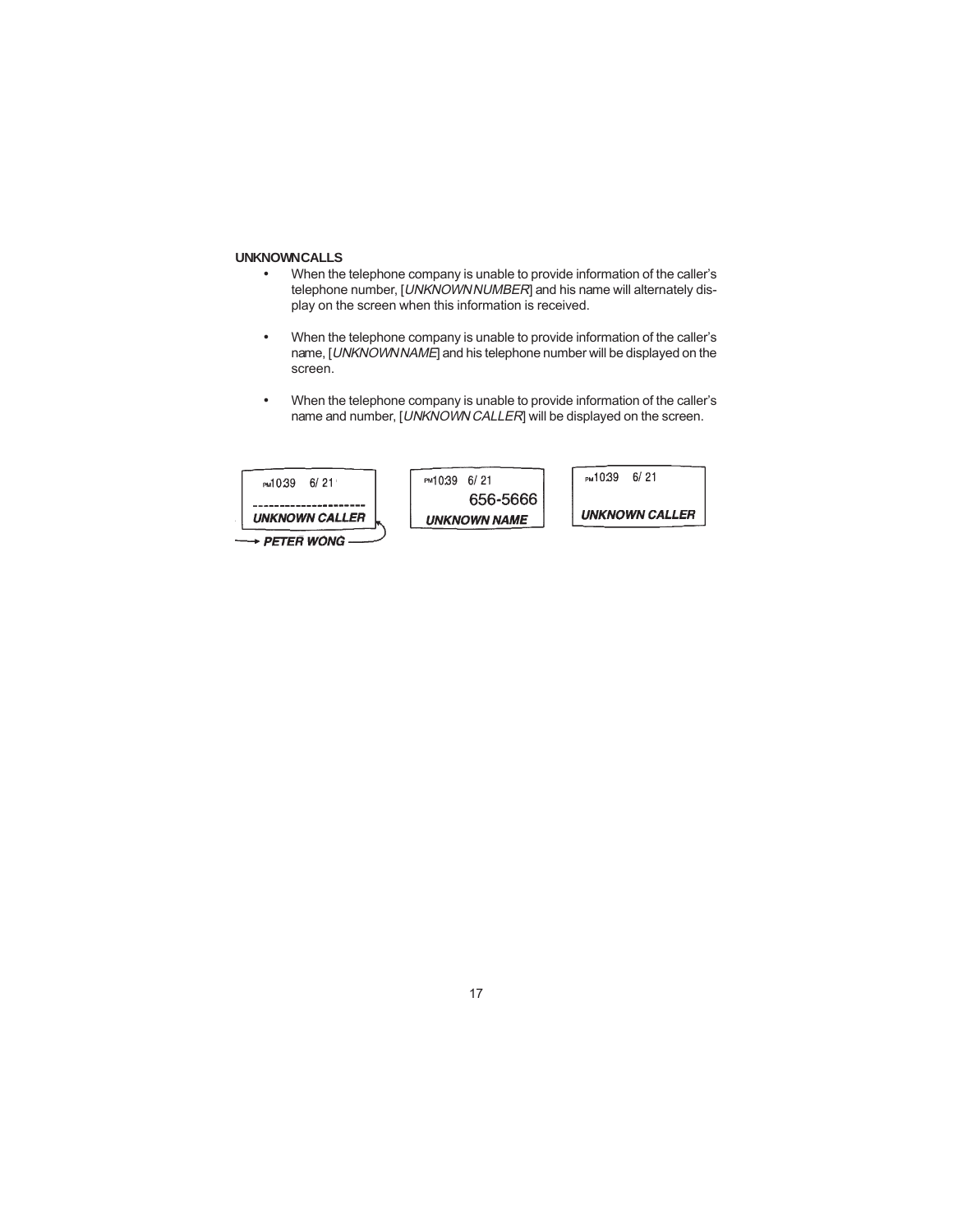## **TELEPHONE SERVICE PROBLEMS**

**If you have any problems with your telephone equipment service**, determine if the problem is with your unit or the telephone company lines. BEFORE CALLING THE TELEPHONE COMPANY, be aware that they may charge you for a service call if the problem is caused by your telephone equipment.

#### **TROUBLESHOOTING**

#### **PHONE DOES NOT RING**

- 1. **OFF/LOW/HI** ringer switch is set to **OFF** position
- 2. Line cord is disconnected at telephone outlet or at telephone end.
- 3. Phone is **OFF HOOK**. Make certain the hookswitch is depressed when the handset is in the cradle.
- 4. **SPEAKERPHONE** indicator is on. Turn off speakerphone.

#### **NO DIAL TONE**

• Wire is disconnected at telephone jack or at wall jack. Test the telephone in a different wall jack. If it works, the first jack may be defective.

#### **HAVE DIAL TONE BUT CANNOT DIAL OUT**

• Check if the PULSE/TONE switch is at the correct position.

#### **REDIAL BUTTON DOES NOT FUNCTION**

The telephone may have been momentarily disconnected from the telephone jack.

#### **SPEAKERPHONE BUTTON DOES NOT FUNCTION**

• The headset swith is turned to the ON position, Turn to OFF position.

#### **BLANK SCREEN**

• Check if the adapter is connected properly

#### **CALLERS ARE NOT DISPLAYED ON THE SCREEN**

- 1. Verify that you have subscribed to the appropriate service (Caller ID and Call Waiting Caller ID) from your telephone company. If you only subscribed to the Caller ID service this unit will not display the call waiting caller ID information.
- 2. Check if your answering machine is set to answer the call before 2 rings.

#### **NO CALLER INFORMATION IS DISPLAYED WHEN HEARING THE CALL WAITING AUDIO SOUND**

• Verify that you have subscribed to the Call Waiting Caller ID service from your telephone company.

#### **MESSAGE ERROR HAPPENS FREQUENTLY**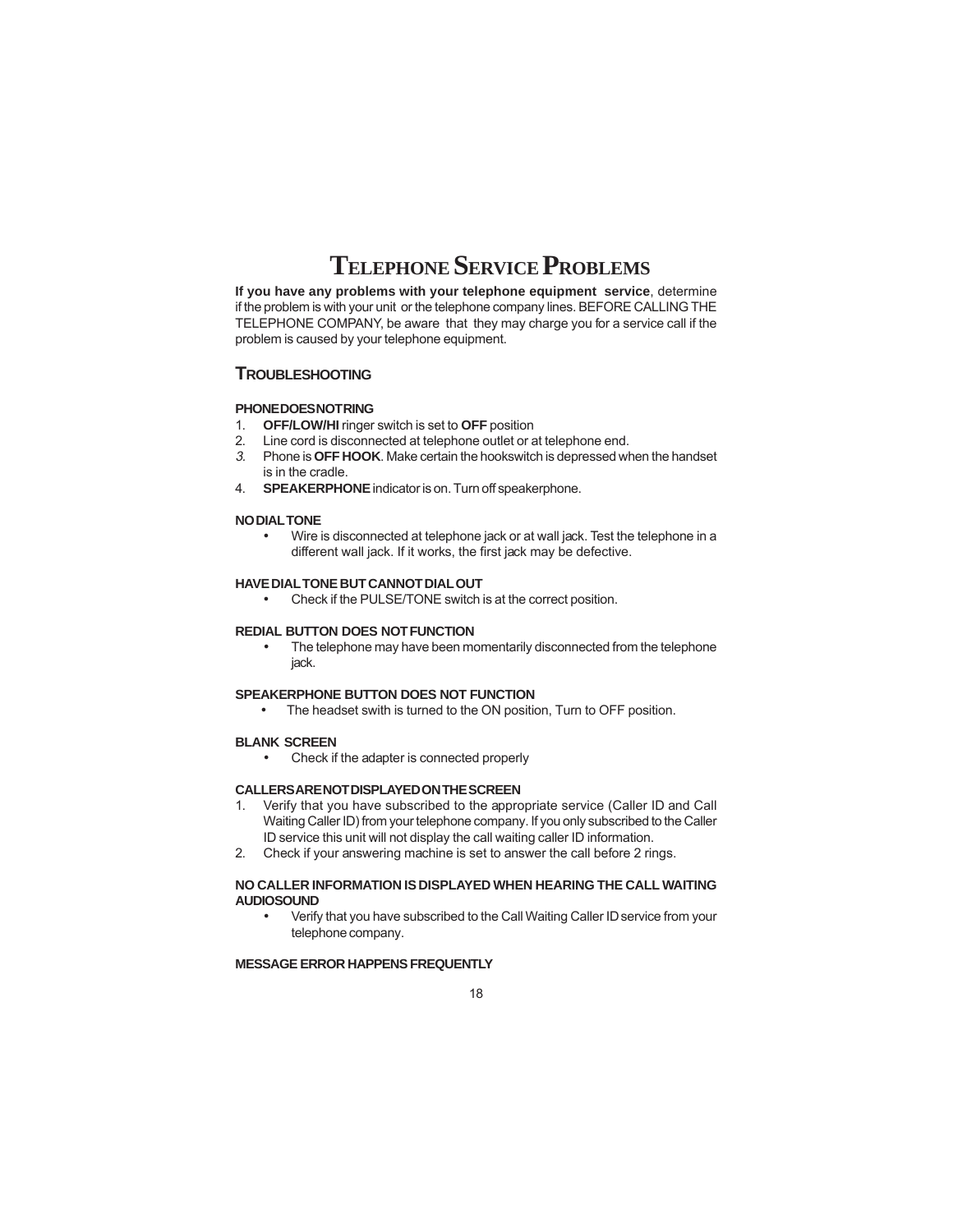• Caller information was not transmitted properly. Check with your telephone company to see if there is a problem with your phone line.

Since our special design will always retain your stored call records, we encourage you to disconnect all the telephone cords and adapter; and then reinstall the unit step by step per this instruction manual before you ask for service.

*SPECIAL NOTE*: The call records will not be erased when the adapter is disconnected. A special E2PROM design allows the unit to always retain your stored call records after you disconnect the adapter

## **MAINTENANCE INFORMATION**

**Treat your telephone equipment with care** for trouble-free performance. Avoid dropping the handset. Carefully place the handset on-hook after use.

Avoid putting near heating appliances and devices that generate electrical noise (for example, motors and florescent lamps).

**Clean your telephone equipment with a damp cloth**. Stains may be removed with a mild soap. Do not use liquid or aerosol detergents or cleaning agents.

**Do not** expose to direct sunlight or moisture

Retain the original package in case you need to ship it at a later date.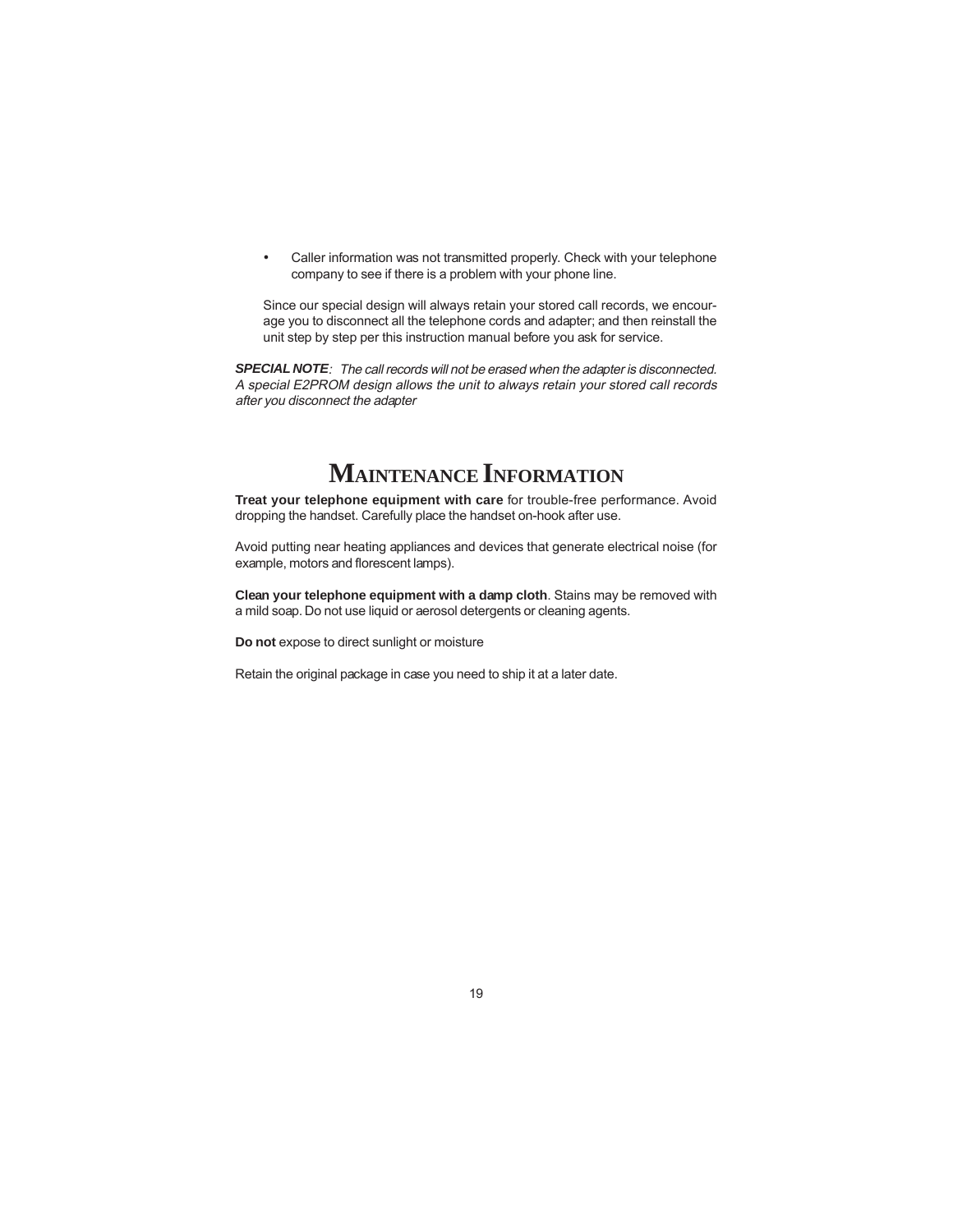## **TELEPHONE REPAIR**

**DO NOT ATTEMPT TO REPAIR THIS PRODUCT YOURSELF**. Call Waiting Caller ID Telephones manufactured by CORTELCO must be returned to us for repair.

You can return your telephone to CORTELCO for repair or replacement in accordance with our LIMITED WARRANTY.

CORTELCO warrants **THIS PRODUCT** against defects in material and workmanship in accordance with our LIMITED WARRANTY. If your telephone is returned for repair, include a copy of your sales receipt containing the date-of-purchase. DO NOT INCLUDE THE ORIGINAL SALES RECEIPT.

**If date-of-purchase is not included**, the factory date printed on the label on the bottom of your telephone will be used as the date-of-purchase. The factory date allows six months for distribution and sale of this product.

**If you return your telephone for repair**, the warranty period is not extended. The original date-of-purchase continues to apply to your warranty.

**OUT-OF-WARRANTY REPAIR** We will repair this product for a nominal fee after the LIMITED WARRANTY has expired if you send it to us in a complete and undamaged condition. The repaired Call Waiting ID will be shipped to you C.O.D., freight collect.

**RETURN-FOR-REPAIR PACKAGING** If you are returning a unit to us for repair, package it carefully, preferably in the original carton. Be sure to include your return address, a copy of the sales receipt showing date-of-purchase, and a note describing the problem you have with your Call Waiting Caller ID Telephone. Shipping must be prepaid. If the telephone is in warranty, it will be repaired or replaced, at our option, at no cost to you, and it will be returned shipping prepaid.

Ship your Call Waiting Caller ID (shipping prepaid) to:

**CORTELCO REPAIRCENTER** 1703 SAWYER ROAD CORINTH, MS 38834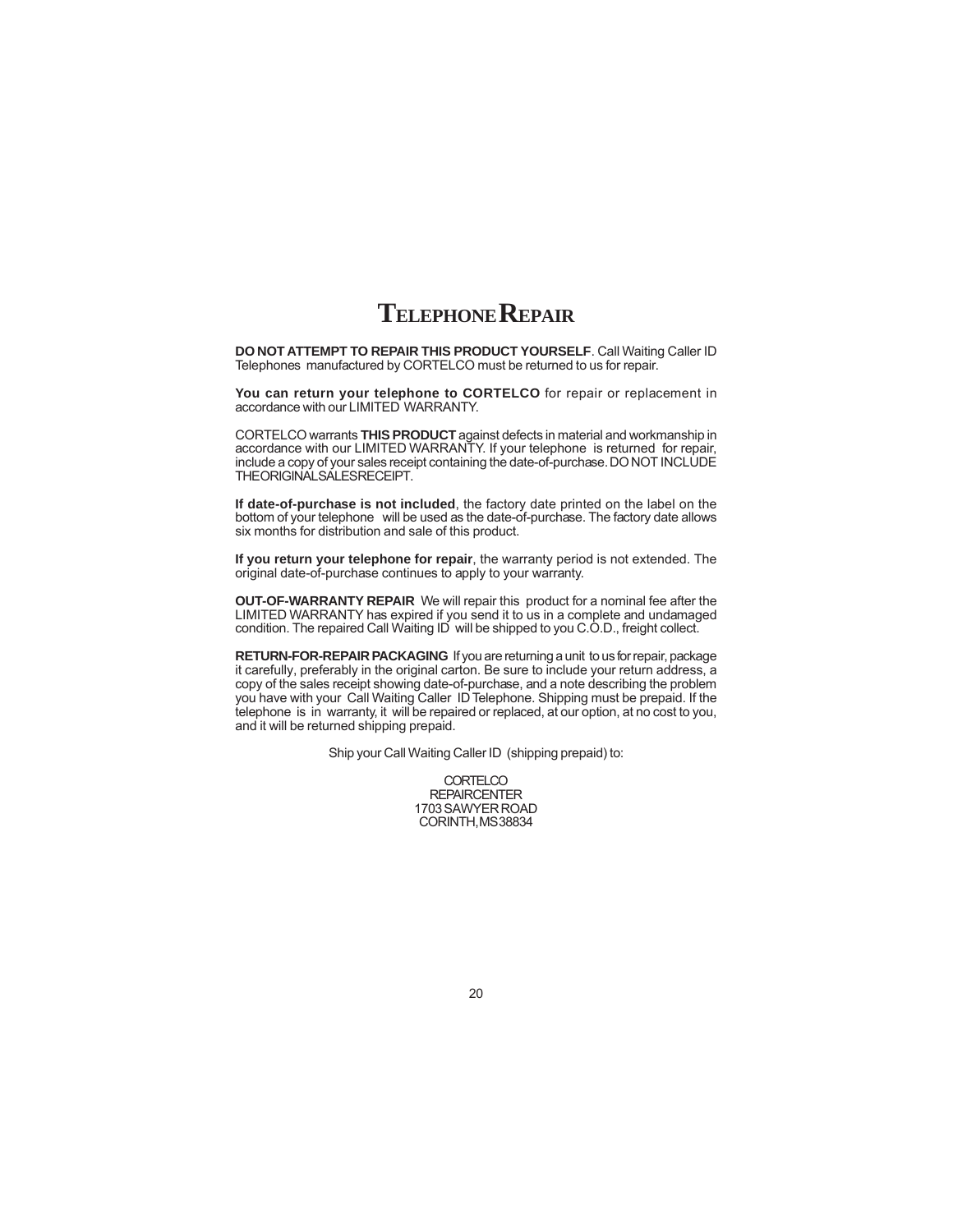## **FCC INFORMATION**

**Part 68** is a Federal regulation which requires equipment to be tested and registered with the FCC prior to its connection to the network. This equipment complies with Part 68 of FCC rules. On the bottom of the telephone is a label that contains, among other information, the FCC Registration Number and the Ringer Equivalence Number (REN) for this equipment. You must, upon request, provide this information to your telephone company.

The **Ringer Equivalence Number**, which is used to determine the number of devices you may connect to your phone line, indicates the amount of power that your telephone draws from the telephone company line during ringing. If you have more than one telephone (or other terminal device) connected to the telephone company line, you should total the ringer equivalence numbers (REN s), and be sure that the total is not more than five. Your telephones may not ring if the total is more than five. Also, in some rural locations, your telephone may not ring if the REN total is more than three.

**RESTRICTIONS** You must not connect your telephone to coin-operated lines or party lines.

**INSTALLATION** This model telephone must be connected to the telephone company lines through a modular jack. The required USOC for the modular jack is RJ11C for desk mounting and RJ11W for wall mounting. The USOC number is printed on the label on the bottom of your telephone.

**HEARING-AID COMPATIBILITY** The handset on your telephone will work with magnetically-coupled hearing aids. You can use a hearing aid equipped with a T (Telephone) switch.

**IN CASE OF TROUBLE** If your telephone should cause problems on the telephone line, the telephone company can temporarily disconnect your service. The telephone company must then notify and allow you to correct the problem.

The telephone company may from time to time change its lines or equipment. They must notify you if planned changes will affect your telephone service, to allow you to take steps to prevent interruptions.

Part 15 regulates the electromagnetic energy emitted by equipment to minimize interference to radio, television, and other wirless devices. This telephone complies with Part 15 of the FCC Rules. In the unlikely event that interference occurs, move the telephone and/or radio, television, etc. to increase the separation distance.